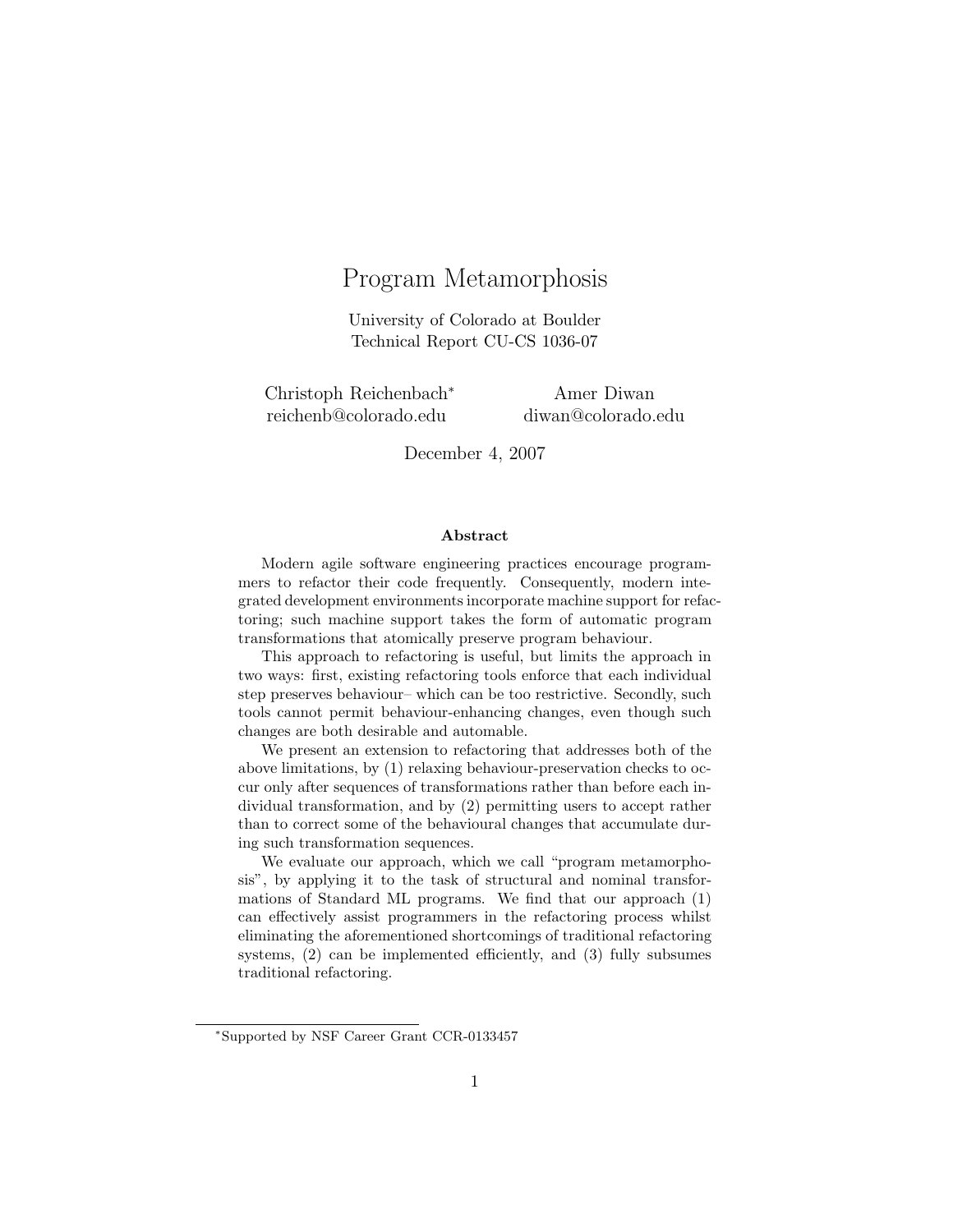# 1 Motivation

Modern programming methodologies, such as Extreme Programming [3], use *refactorings* to prepare software for impending changes or to eliminate "bad smells" in source code. Fowler et al. [6] defines refactorings as:

A change made to the internal structure of software . . . without changing its observable behaviour

To automate this process, modern IDEs such as Eclipse [15] and refactoring engines such as HaRe [9] provide machine support for refactoring. These systems implement refactorings as a pair  $\langle P, t \rangle$ : if the precondition P holds for a given program, the IDE can apply the transformation  $t$  to that program [8, 10]. If P does not hold, the IDE disallows the transformation. The underlying assumption is that whenever  $P$  holds,  $t$  will preserve behaviour.

This approach allows refactoring engineers to build refactorings that are sufficiently conservative to be safe. Unfortunately, it sometimes also forces them to be too conservative:

1. Many practical refactorings require multiple steps to complete. Consider moving a field and related methods via the "Move Method" and "Move Field" refactorings [6]: if the field is invisible outside of the current class, we cannot move it separately from the methods, unless we introduce auxiliary "getter" and "setter" operations that the user will later have to remember to remove again. With many fields or mutually recursive methods, the problem is exacerbated; users may find it easier to abandon the safety of refactorings in favour of faster manual editing.

To fit refactorings such as the above into the "precondition and transformation" framework, refactoring developers must construct large and complex refactorings. However, such refactorings are harder for users to comprehend, predict, and apply.

2. By definition, refactoring must not permit observable behavioural change. This means that even program modifications that fit within the scope of what refactoring transformations can accomplish– such as renaming a method in a public library API, or eliminating or introducing calls to a logging mechanism– are not permissible. This creates a dilemma for designers of refactoring engines: should they obey the definition of refactorings, or should they maximise the utility of their systems?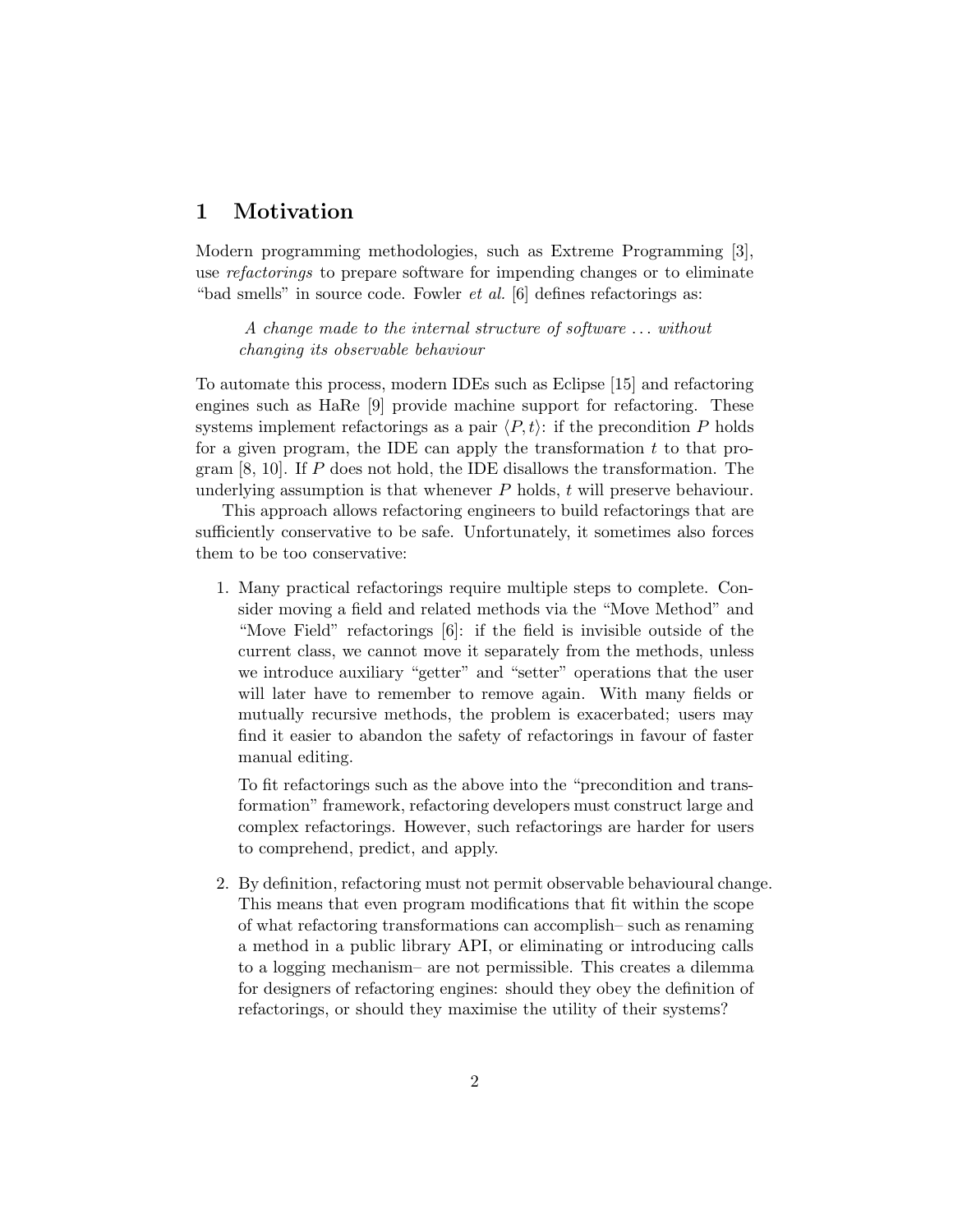We propose an alternative to refactoring that addresses both of the above limitations, without losing the advantages of refactoring.

Our approach is based on the idea of eliminating a need for preconditions, thereby permitting free-form program manipulation. To ensure behaviour preservation, we compare the current program behaviour against the initial program behaviour. This gives us the flexibility to perform refactorings in multiple steps.

In this process, the initial program behaviour has the effect of a desired "goal behaviour" for the transformation. We permit users to expressly update this *desired program behaviour*, thereby altering the behaviour that our system enforces.

Since our approach is strictly more powerful than refactoring, we give it a different name, program metamorphosis.

Our contributions are the following:

- We present program metamorphosis, a novel approach to refactoring and user-controlled behaviour evolution.
- We illustrate how our approach arises naturally out of traditional machine-supported refactoring, and how program metamorphosis is superior:
	- Program metamorphosis subsumes traditional refactoring and can act as a toolkit for implementing traditional refactoring from scratch.
	- Program metamorphosis is more flexible in that it (a) does not need to enforce behaviour-preservation after each individual transformation and (b) permits (user-mandated) behavioural evolution.
	- Program metamorphosis allows transformation developers to ignore "fixup heuristics" (Section 2.5): existing refactoring tools must often heuristically apply implicit refactorings to enable the preconditions of user-selected refactorings; this need disappears in program metamorphosis.
- We derive an abstract implementation strategy that makes our approach practical and show that it subsumes traditional refactoring.
- We describe two concrete implementation strategies and discuss our experiences with them.
- We report execution times for program metamorphosis to illustrate that the approach is practical.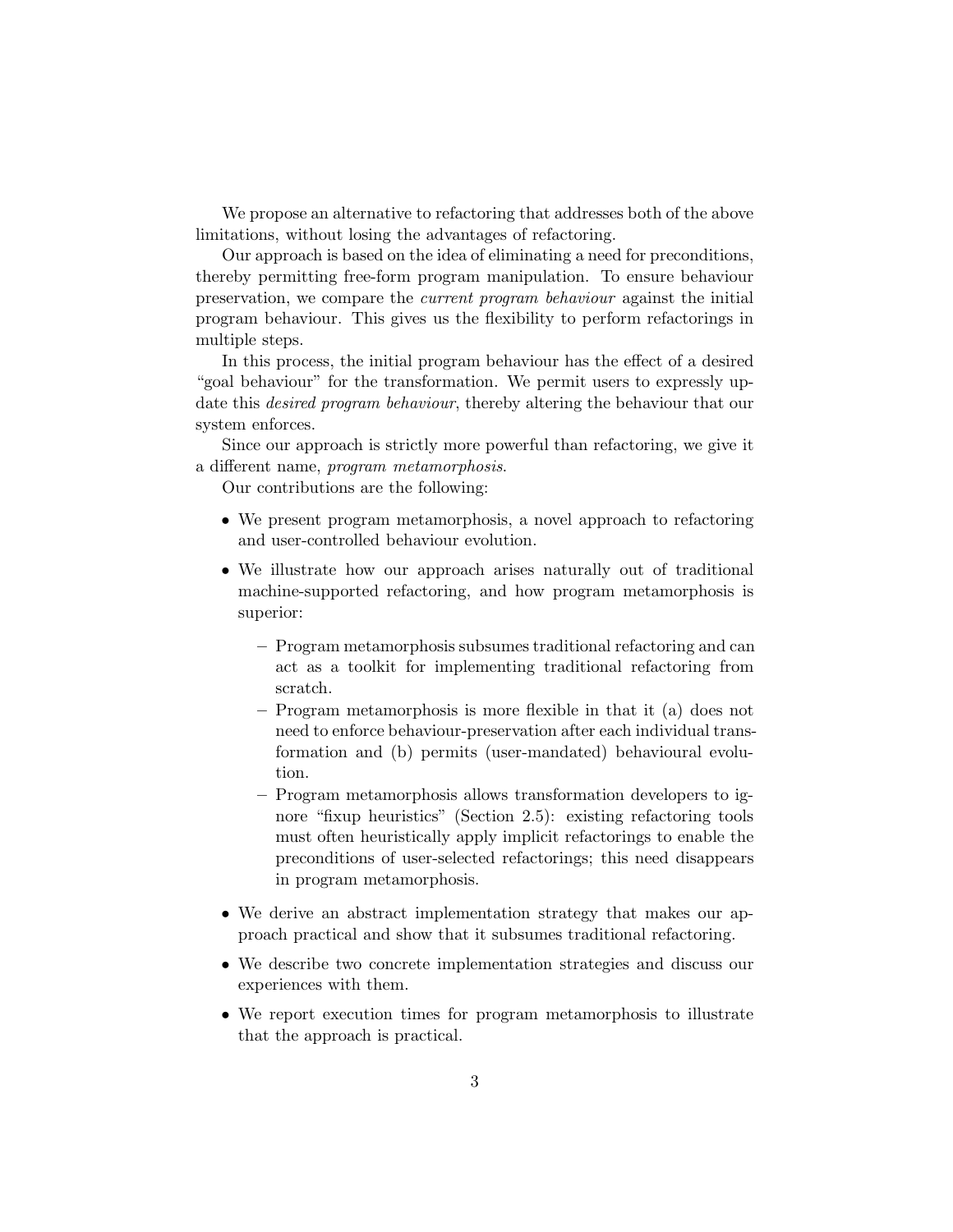The rest of this paper is organised as follows. Section 2 introduces the concept of program metamorphosis on a high level. Section 3 illustrates our approach with an example, based on a subset of SML. Section 4 describes how we can efficiently implement refactoring. Section 5 gives an extended example of the implementation mechanism, describing our prototype. Section 6 evaluates our prototype implementation. Section 7 discusses practical differences between our approach and refactoring. Section 8 reviews related work, and Section 9 concludes.

# 2 From Refactorings to Program Metamorphosis

Refactorings have proven to be invaluable tools for software engineers. However, refactorings are limited in a number of ways. Our approach, program metamorphosis, eliminates two of these limitations while retaining the inherent advantages that refactorings offer over manual program manipulation. First, program metamorphosis allows behaviour evolution. Secondly, program metamorphosis permits behaviour-preserving program manipulation with fewer restrictions than refactoring.

In the following, we recapitulate the traditional implementation strategy for refactoring, illustrate the shortcomings of this strategy in more detail, and contrast it with program metamorphosis.

#### 2.1 How Refactorings Work

Abstractly, a refactoring is a pair  $\langle P, t \rangle$ . P is a safety precondition that determines whether or not the refactoring is applicable to a given program. t transforms the program (e.g., renames a variable).

Since refactorings must preserve behaviour, P must ensure that the program has the same behaviour before and after applying t:

$$
P(p) \implies [t(p)] = [p]
$$

where  $\llbracket - \rrbracket$  assigns a program its behaviour. Refactoring implementors typically implement  $P$  by considering the possible ways in which  $t$  may alter program behaviour and then design  $P$  to detect these.  $P$ 's implementation then relies on one or more program analyses that uncover relevant properties about the program. Thus, internally  $P$  is the following:

$$
P(p) \implies c_P(\textsf{properties}(p))
$$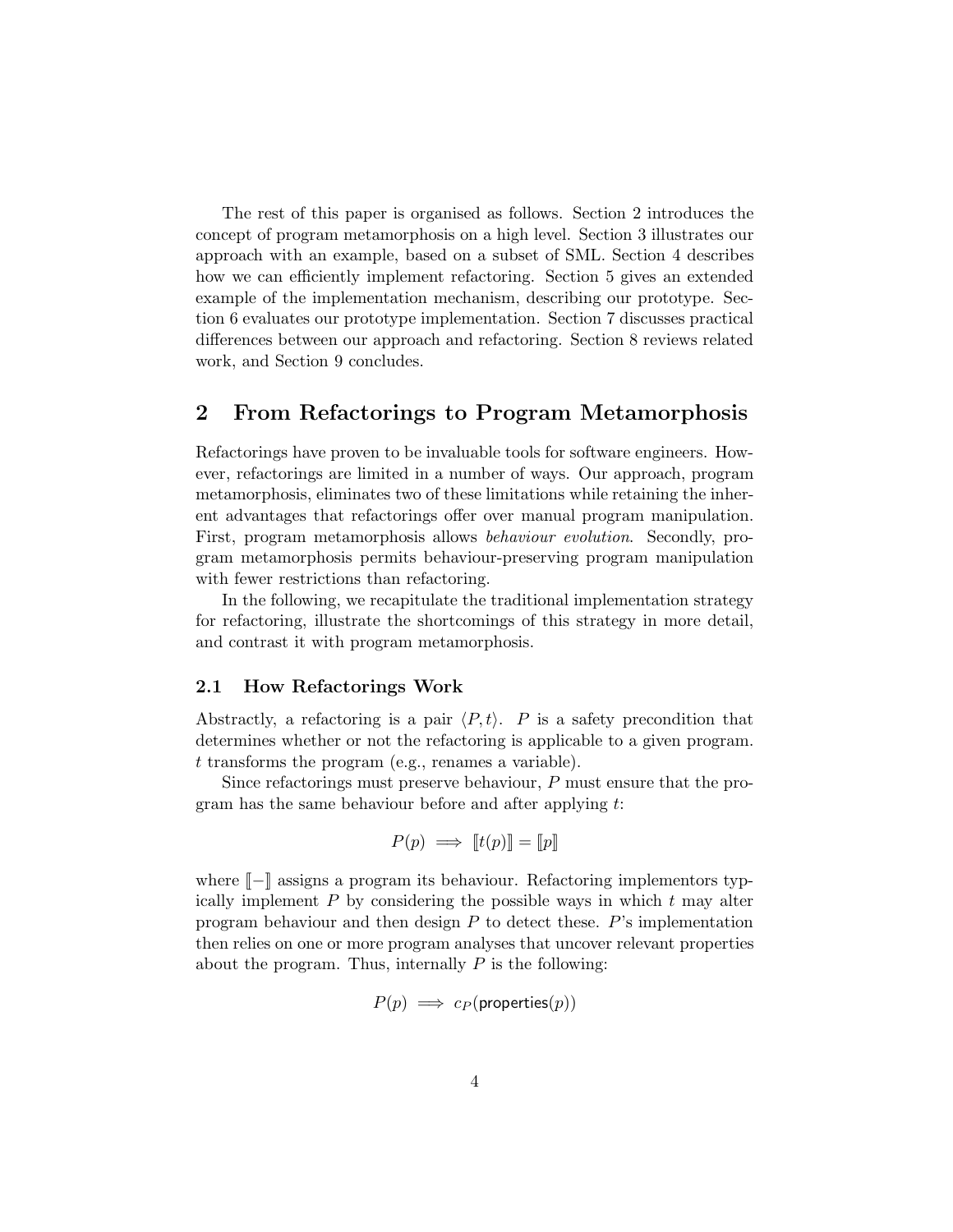where properties computes all properties that are relevant to the refactoring and some check  $c<sub>P</sub>$  determines whether the properties will guarantee behaviour preservation.

Since properties is a collection of program analyses and fully precise program analyses are undecidable in general, refactoring designers are forced to make a decision: if they construct a conservative implementation of properties, they will have a sound refactoring system but may disallow a number of correct refactorings. On the other hand, if they construct an unsound properties, they may allow a large number of transformations, but will not be able to guarantee behaviour preservation. While existing refactoring tools (with the possible exception of HaRe[9]) are not conservative, conservativeness (and therefore guaranteed behaviour preservation) remains the underlying motivation behind refactoring, and therefore an ideal for all refactoring tools.

#### 2.2 Multi-step Transformations and Refactorings

However, this ideal is sometimes inconvenient. This inconvenience manifests, for example, with refactorings that do not commute. Consider method inlining: inlining may require variable renaming to avoid name capture. If we rename first, the refactoring is behaviour-preserving, but if we inline first, it is not. In practice, it is hard for users to predict all the names captured by an inlining transformation: it would be easier to inline first and sort out problems later, when we can directly observe any conflicts.

More severely, some refactorings are inapplicable to the problems they are meant to solve. Consider moving two mutually recursive procedures from one module to another. With a "Move Procedure" refactoring, we expect this transformation to require two steps, one for each individual move. But if we move only one procedure, the procedures will not be able to call each other, and thus we will not preserve behaviour. Consequently, we must move both simultaneously to preserve behaviour.

Existing refactoring systems either ignore these problems, completely disallow such transformations, or try to address them by using ad-hoc solutions: For example, Eclipse's Inline Method refactoring will implicitly rename "offending" variables if they would otherwise cause name capture, using sound but arbitrary heuristics to pick variables and new names.

As an alternative to these approaches, we could explicitly support multistep transformations. Composing traditional refactorings [8] will not allow us to resolve circular dependencies as in the above, but composing transformations separately from predicates would. For example, we might compose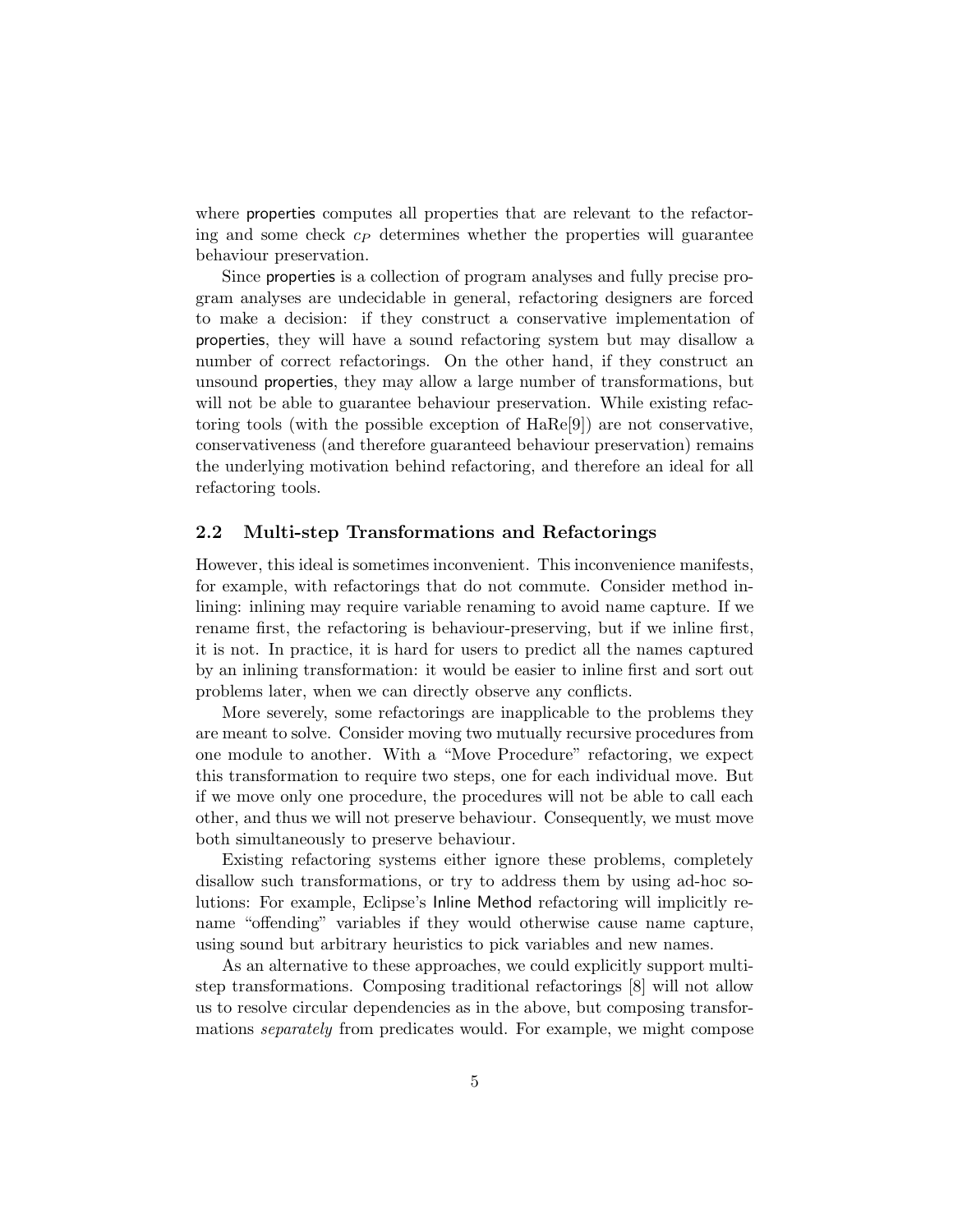refactorings  $\langle P_1, t_1 \rangle, \ldots, \langle P_n, t_n \rangle$  as

$$
\langle \mathsf{compositeP}(\langle P_1,t_1\rangle,\cdots,\langle P_n,t_n\rangle), t_n\circ\cdots\circ t_1\rangle
$$

where composeP constructs some new predicate that covers the full sequence of transformations.

However, this approach is still undesirable: it requires users to think through the full sequence of refactorings in advance, since each refactoring's preconditions may require additional preceding refactorings.

## 2.3 Towards Program Metamorphosis

Our approach, program metamorphosis, solves the above problem by abandoning the traditional approach to refactoring. Program metamorphosis is based on two key insights:

- 1. Using postconditions instead of preconditions allows users to experiment, rather than having to predict the outcome of a sequence of transformations: if we check for behaviour preservation after transforming, we can visualise the updated (possibly incorrect) program and allow users to pick the next transformation with complete knowledge of the effect of the preceding transformations.
- 2. We can construct an appropriate postcondition by logical decomposition of preconditions: this allows us to build a "composeP" function for postconditions.

The following equation summarises our first insight, for a postcondition Q

$$
Q(t(p)) \implies [t(p)] = [p]
$$

As befits a postcondition, we apply it to the transformed program, rather than to the original program.

To see the second insight, recall the intuitive idea behind preconditions and postconditions: these conditions ensure that the program has the same behaviour before and after the transformation, and is well-formed before and afterwards. In short,

$$
P(p) \iff Q(t(p)) \iff V(p) \land (p \equiv t(p)) \land V(t(p))
$$

where V ensures well-formedness and  $(\equiv)$  approximates behavioural equivalence between two programs.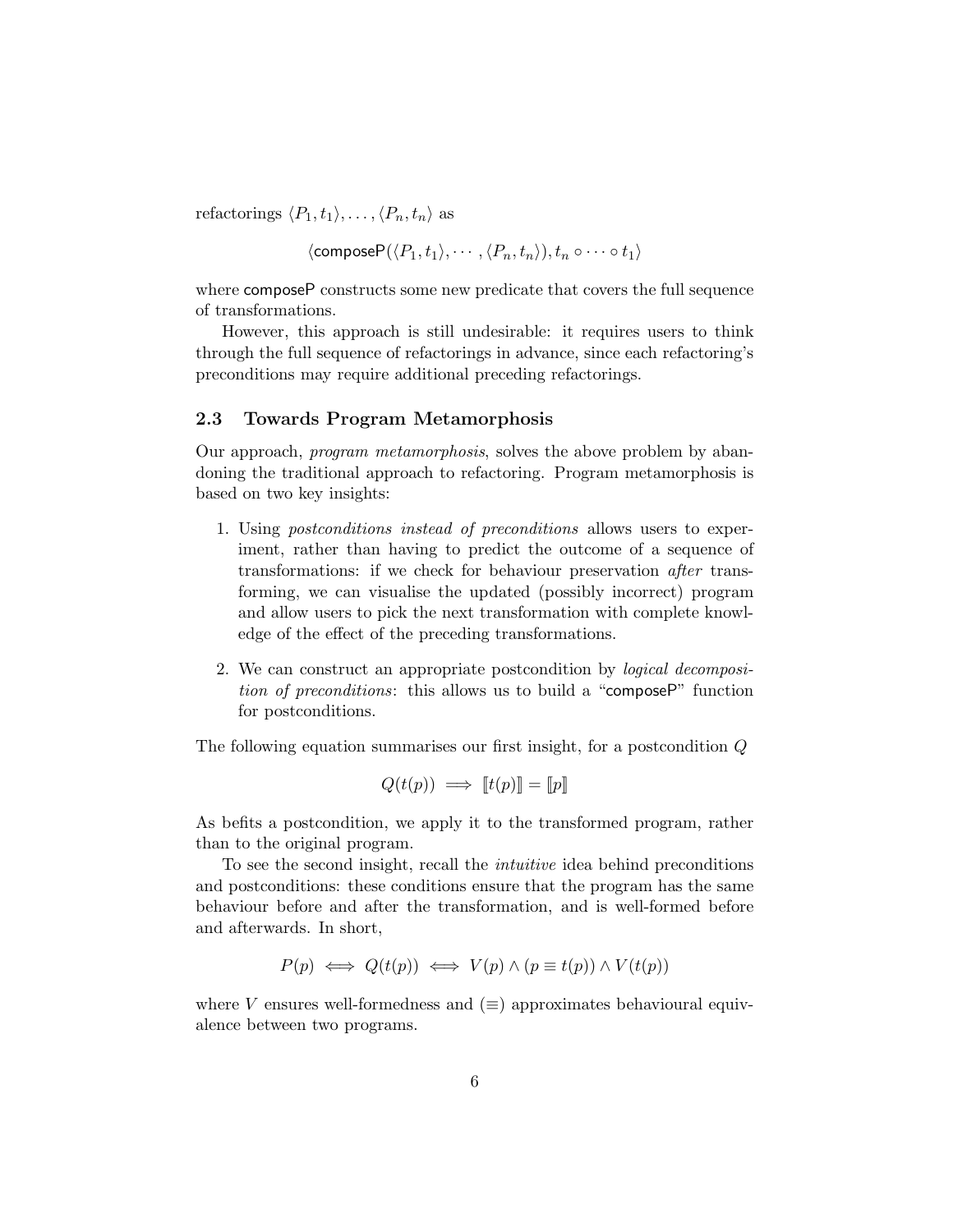

Figure 1: Program metamorphosis. Vertices represent programs; programs are well-formed  $(V)$  precisely if they are black vertices. Solid edges represent possible program transformations. Dashed lines represent the equivalence classes of  $(\equiv)$ .

Preconditions are not normally implemented as instances of the above formula, though we can re-write them appropriately (as Section ?? points out, this does not limit our approach.)

If we take this idea one step further, we arrive at program metamorphosis. First, observe that the meaning of program validity is generally independent of which refactoring it is implemented for. Secondly, we can meaningfully combine the equivalence relations we find within disparate refactoring preconditions (this is not completely straightforward, cf. Theorem 1). We can now decouple equivalence and validity checking from applying program transformations: this is program metamorphosis.

To visualise the benefits of this approach, consider Figure 1: each solid edge here represents a program transformation. Programs are equivalent iff they are elements of the same equivalence class (marked by dashed lines). In this picture, refactoring is precisely the process of moving along the solid edges in this graph from one point in an equivalence class to another in the same class ("with the same behaviour"). In program metamorphosis we may choose any sequence of transformations  $\overline{t} = t_1 \circ \cdots \circ t_n$  such that

$$
Q(\overline{t}(p)) \iff V(p) \land (p \equiv \overline{t}(p)) \land V(\overline{t}(p))
$$

In particular, we can traverse through other equivalence classes (programs with different behaviour) and even through ill-formed programs. By contrast, with classical refactoring we must choose  $\bar{t}$  to be a single transformation. If we want to refactor  $p$  to  $p'$  in Figure 1, we thus need one extra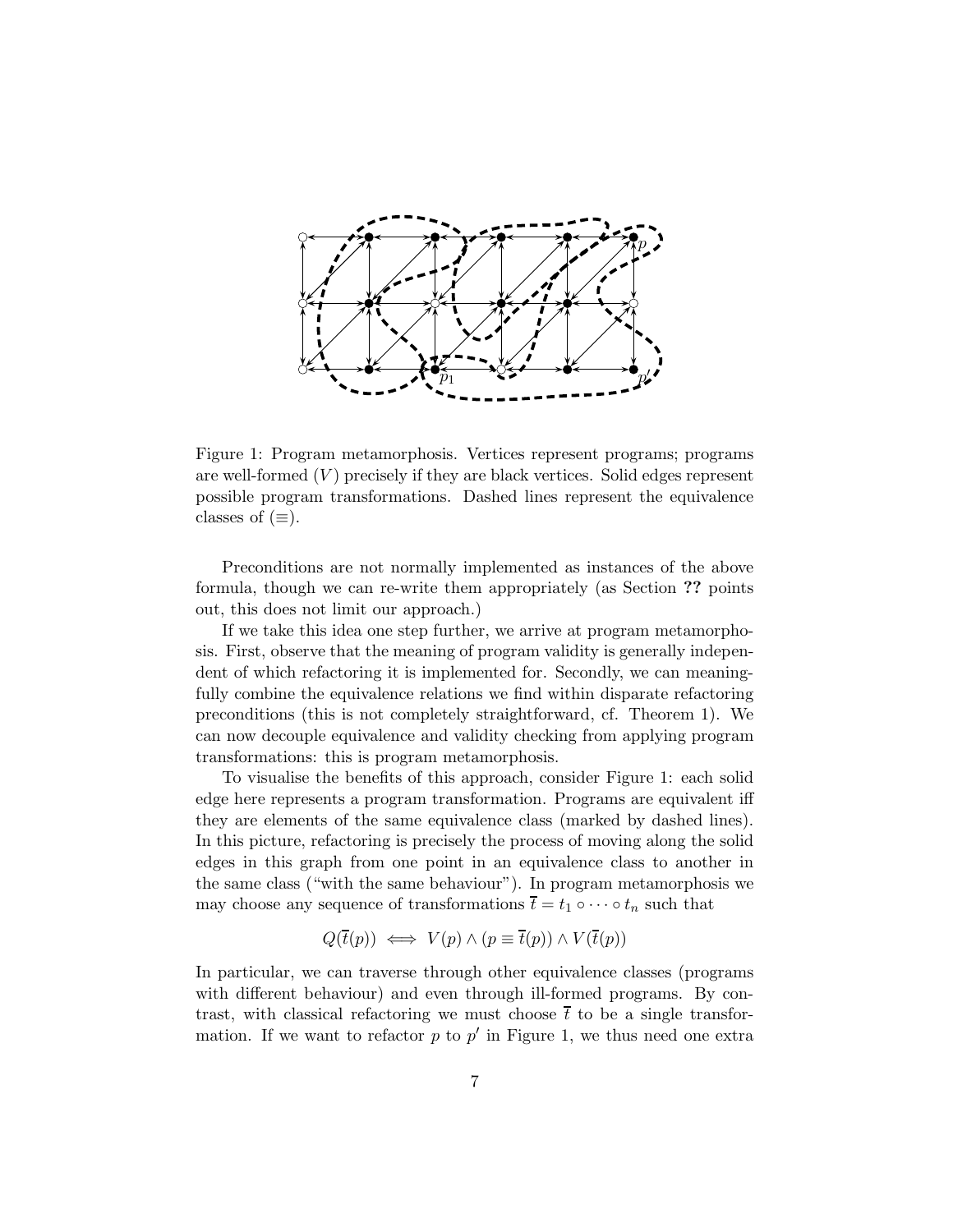step to reach  $p'$ , and we can never reach  $p_1$ , even though it is semantically equivalent to p.

#### 2.4 Soundness and Derivation

We can summarise our above observations as follows:

**Definition 1.** A (program) metamorphosis system for a language L is a tuple  $\langle \equiv, V \rangle$  where  $\langle \equiv \rangle : L \times L$  is an equivalence relation,  $V \subseteq L$ , and  $V(p)$ whenever the program p is well-formed.

Equivalently, we can combine the notion of a program metamorphosis system with the properties function that refactorings use. This function maps a program to a "program model", a set of  $M \in \mathcal{M}$  of relevant program properties. For a given metamorphosis system, a metamorphosis system with properties is then simply a tuple  $\langle M$ , properties,  $\equiv_M, V_M \rangle$  with properties :  $L \rightarrow M$  where

$$
V(p) \iff V_{\mathcal{M}}(\text{properties}(p))
$$
  

$$
p_1 \equiv p_2 \iff \text{properties}(p_1) \equiv_{\mathcal{M}} \text{properties}(p_2)
$$

For speculative metamorphosis systems, the above is sufficient. In practice, we usually want our systems to preserve behaviour:

Definition 2. A program metamorphosis system is sound wrt a language semantics  $\llbracket - \rrbracket$  iff, for all programs  $p, p' \in L$ ,

$$
V(p) \land p \equiv p' \land V(p') \implies [p] = [p']
$$

Conveniently, we can construct metamorphosis systems from refactoring preconditions such that the metamorphosis systems are sound whenever the refactoring preconditions are conservative. Recall our earlier decomposition of preconditions:

$$
P(p) \iff V(p) \land (p \equiv t(p)) \land V(t(p))
$$

If we set  $(\equiv) = (\equiv_{\llbracket - \rrbracket})$ , where  $a \equiv_{\llbracket - \rrbracket} b \iff \llbracket a \rrbracket = \llbracket b \rrbracket$ , we have the "perfect" predicate for any refactoring. This relation is not computable, so we must choose another. If we choose not to be conservative (i.e., if we do not guarantee behaviour preservation), we may pick any relation. If we are conservative, we must pick a  $(\equiv) \subset (\equiv_{\llbracket - \rrbracket})$ , i.e., a conservative approximation that distinguishes some programs that would be semantically equivalent. If we are conservative, we can now show the following: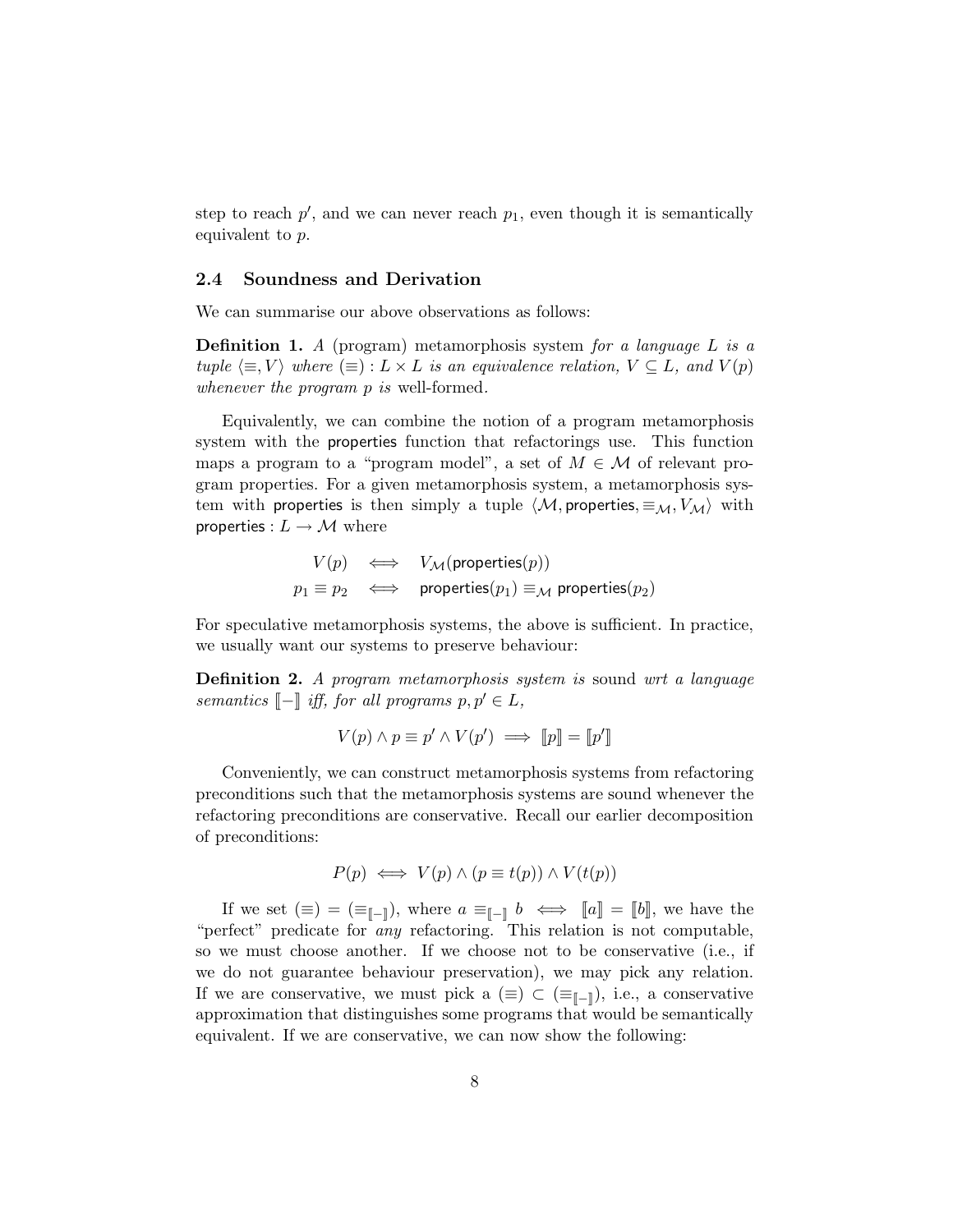**Theorem 1.** Given the decomposition of refactoring preconditions  $P_1, \ldots, P_n$ , we can construct a metamorphosis system that is sound if  $P_1, \ldots, P_n$  are conservative, and allows at least as many transformations as  $P_1, \ldots, P_n$  allow.

*Proof.* Let  $(\equiv_1), \cdots, (\equiv_n)$  be the equivalence relations used in  $P_1, \ldots, P_n$ . Then we set

$$
(\equiv)=(\equiv_1)\cup\cdots\cup(\equiv_n)
$$

All  $(\equiv_i)$  are conservative approximations of  $(\equiv_{\llbracket - \rrbracket})$ , so  $(\equiv)$  inherits this property. Furthermore, for any programs  $p_1, p_2$  we have that  $p_1 \equiv_i p_2$   $(1 \le i \le n)$ implies  $p_1 \equiv p_2$ .  $\Box$ 

#### 2.5 Multi-step Transformations in Practice

What happens if the postcondition  $Q$  fails after a sequence of transformations? Apart from requiring users to manually satisfy Q, we have several choices, listed below:

- (i) Disallowing/retracting transformations that fail to preserve behaviour is a straightforward strategy.
- (ii) Heuristically applying supporting transformations is another strategy that existing refactoring tools, such as Eclipse, employ, albeit for traditional refactorings. These tools predict conflicts that will happen and heuristically pre-apply other refactorings that will avoid such conflicts. The resulting heuristics may have undesired side-effects; if so, the user must undo the heuristic changes later.

While program metamorphosis is also amenable to heuristics, they are not necessary, so we do not explore this concept here.

- (iii) Searching for recovery plans is another possible strategy: therein, we search the space of all possible transformation sequences to find those that will satisfy the postcondition. Users can then pick which plans (if any) they want to enact. Such an approach falls within the realm of AI Planning; to be practical, it requires heuristics that can guide the planning process. In this paper, we do not investigate such planning heuristics in detail.
- (iv) Accepting behavioural change is another strategy, unique to program metamorphosis. This option is useful in many practical scenarios, such as intentionally changing a public library API, re-ordering side effects that the user deems independent (such as log output), or even just as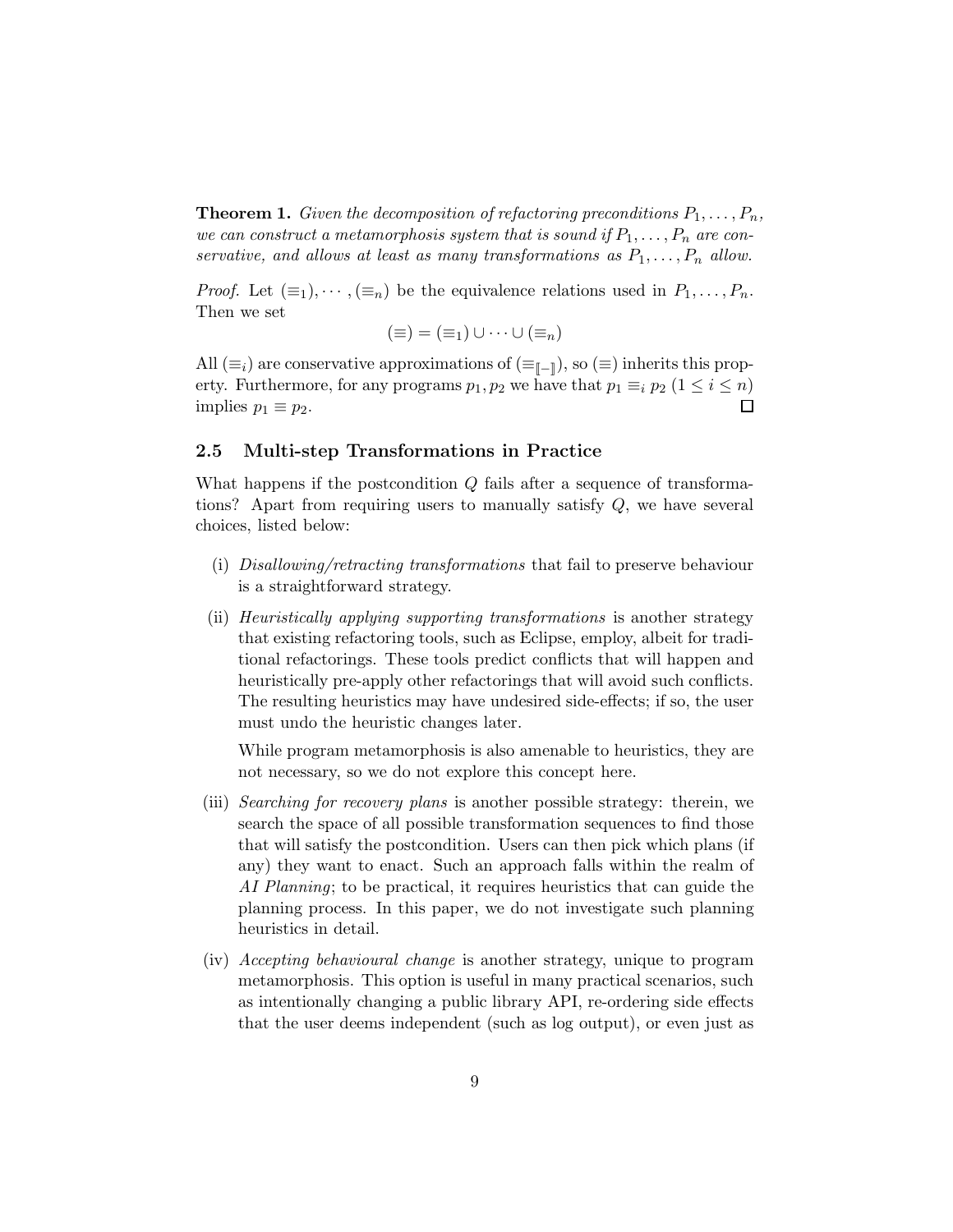an override mechanism in situations where the user wants to manually intervene because the system is lacking the transformations she needs. Whatever the reasons for accepting change, the user must explicitly permit such changes.

The most straightforward way to implement behavioural change is to override the final equivalence check. This implementation is simple but dangerous, as we override all behavioural changes at once. We propose an alternative approach, wherein users acknowledge individual behavioural changes. We describe this approach in Section 4.2.1.

## 2.6 Summary

In summary, we can construct a program metamorphosis system from a set of refactorings by extracting the inherent equivalence relations and fusing them into a single universal postcondition.

We then gain the following benefits:

- 1. Deferred equivalence checking: programmers can refactor via sequences of transformations.
- 2. Behaviour evolution: users can deliberately alter program behaviour during metamorphosis.
- 3. Decoupled behavioural equivalence and transformations: we can now safely add new transformations without having to consider behavioural equivalence. Conversely, any refinements we add to behavioural equivalence benefit all transformations.

# 3 An Example

To see how program metamorphosis might function in practice, consider the following Standard ML [12] code fragment, here presented together with its referencing environments:

Suppose that the programmer wants to swap the names of "result" and "num". The obvious approach of using two rename refactorings [6], one to rename "result" to "num" and the other to rename "num" to "result", does not work: Renaming "result" to "num" causes the expression num  $+1$  to use the wrong "num" due to name capture, and renaming "num" to "result" causes name capture in  $x +$  result. In other words, naively composing two rename refactorings does not solve the problem, and therefore traditional refactoring (as implemented in e.g. HaRe [9], Eclipse [15], and IntelliJ) is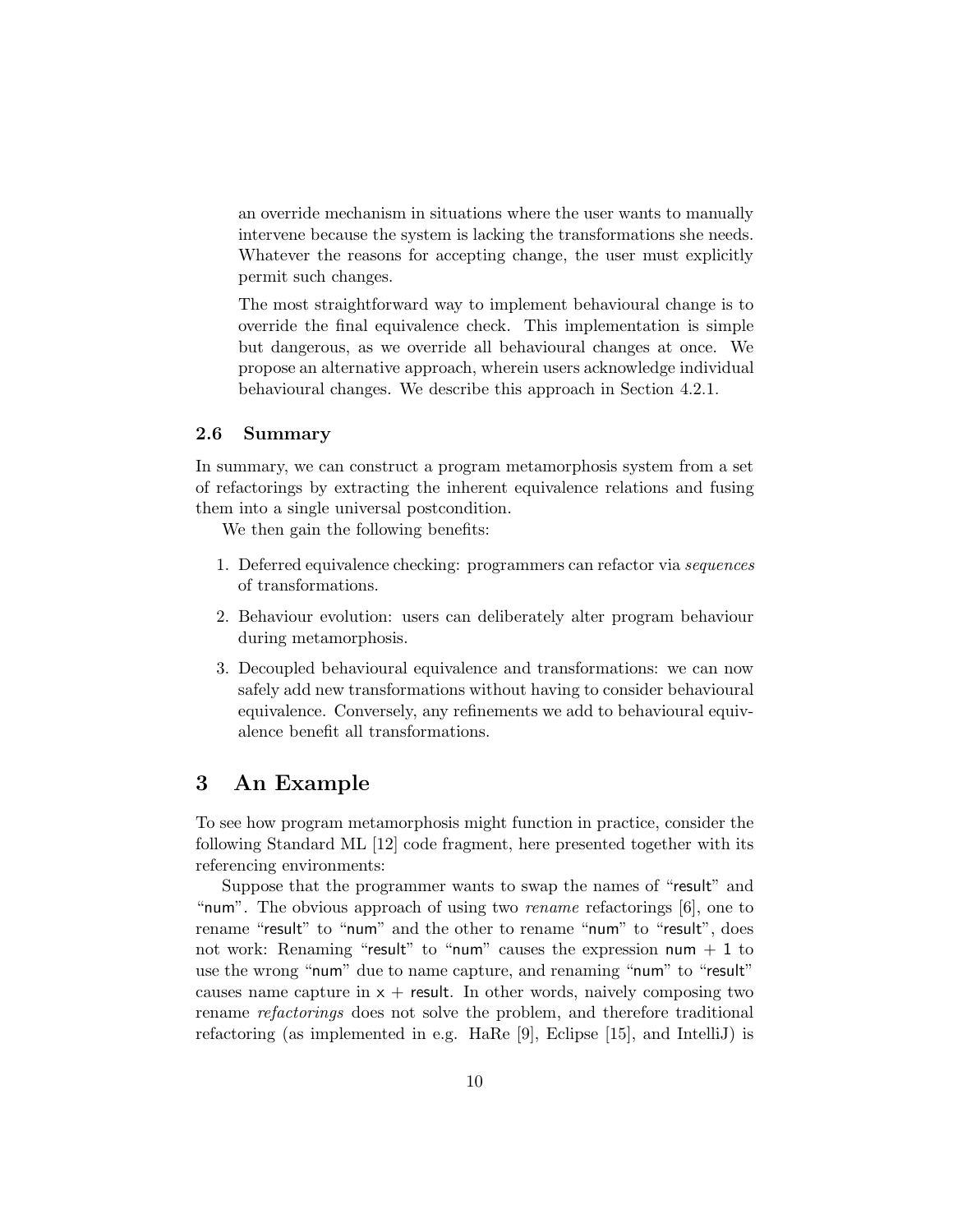

Figure 2: An SML example, together with its scoping structure.

insufficient. This is a straightforward example of a situation where program metamorphosis can help.

Let us try to construct a program metamorphosis system for such namebased transformations: an appropriate metamorphosis system must handle name analysis, usually the first stage of semantic program analysis. Correspondingly, its equivalence relation  $(\equiv)$  should be defined on the results of name analysis. This system need not support any other kinds of equivalence, so we can require syntactic equivalence for the remaining parts of the program. Then, our metamorphosis system looks as follows:

- properties (the program properties abstraction) represents names by unique identifiers, matching up identifier uses with their corresponding definitions. The properties we need to represent are the following:
	- Name bindings, mapping unique identifiers to their names. Here, identifiers are unique objects we introduce for each variable definition. For example,
		- let val  $v = 0$ in let val  $v = 1$  ...

uses only one name, but contains two identifiers. We write  $i \stackrel{n}{\mapsto} n$ to relate identifier  $i$  to name  $n$ .

- The definitions of identifiers, associating identifiers with the program locations that define them. Def(i,  $\ell$ ) indicates that i is defined at  $\ell$ .
- The uses of identifiers, relating identifiers to program locations that use them. Use $(i, \ell)$  indicates that i is used at  $\ell$ .
- Scope enclosure, which relates two locations to express the program's scoping structure. We use the binary infix relation  $\ell' \prec \ell$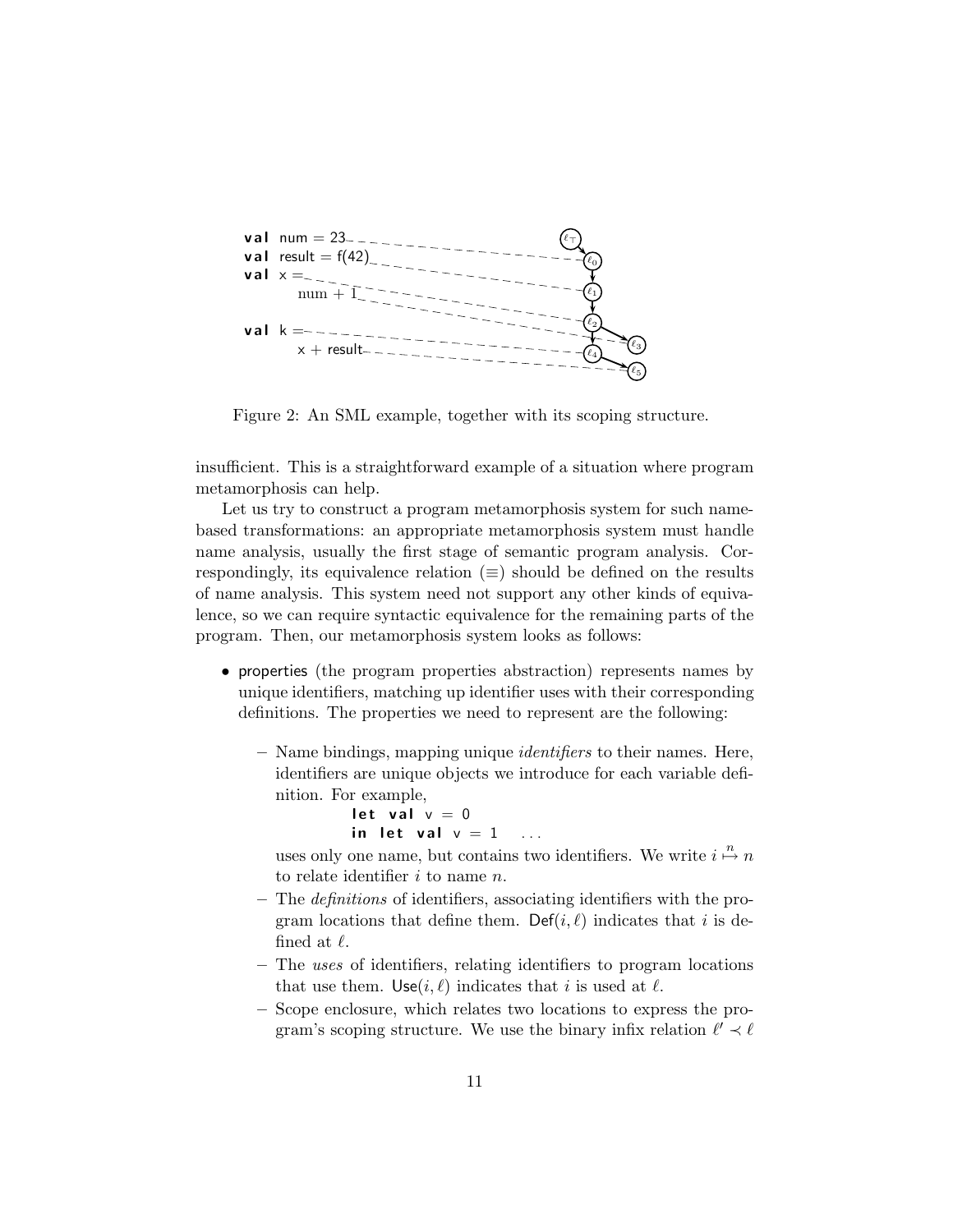to describe that the location  $\ell'$  is the location of the immediately enclosing scope of location  $\ell$ . Figure 2 shows the scoping structure of our program. The nodes on the right-hand side represent program locations, the dashed lines indicate the connection between the locations and the source program, and the solid arrows between the location nodes represent the relation  $(\prec)$ , i.e., scope enclosure.

- $V_M$  (the validity check) ensures that the program contains no namebased inconsistencies, such as name capture.
- ( $\equiv_{\mathcal{M}}$ ), finally, compares two results of properties to see whether and how their individual names and uses can be matched up, i.e., whether the program structure is isomorphic.

With program metamorphosis, swapping the names of "num" and "result" becomes easier. First, consider how we represent the definitions and uses of " $num$ ":

$$
\mathsf{Def}(i_{\mathsf{num}}, \ell_0), \mathsf{Use}(i_{\mathsf{num}}, \ell_3)
$$

These two directly relate " $i_{num}$ ", the identifier we use for the initial "num", to its definition and its one use in Figure 2. The properties for "result" look similar:

Use(
$$
i_{\text{result}}, \ell_5
$$
), Def( $i_{\text{result}}, \ell_1$ )

Let us first rename "result" to "num", both in its use (line 4 in the ML program and  $\ell_5$  in the model) and in its definition (line 2 and  $\ell_1$ ). As a result,  $i_{\text{result}}$  at line 2  $(\ell_1)$  now captures  $i_{\text{num}}$  from line 1  $(\ell_0)$ , so that the reference to "num" in line 3  $(\ell_3)$  references the wrong identifier. This yields a single change in the resulting program model: we now have  $Use(i'_{result}, \ell'_3)$ instead of the  $Use(i'_{num}, \ell'_3)$  we expected.

But the metamorphosis system lets us continue, so we now rename "num" in lines 1 and 3 to "result". This resolves the name capture; after two steps, we encounter a program model isomorphic to the one we started out with and are done.

# 4 Abstract Implementation Strategy

Our example illustrated what a program metamorphosis system might look like, but the example exposed two weaknesses in the straightforward implementation: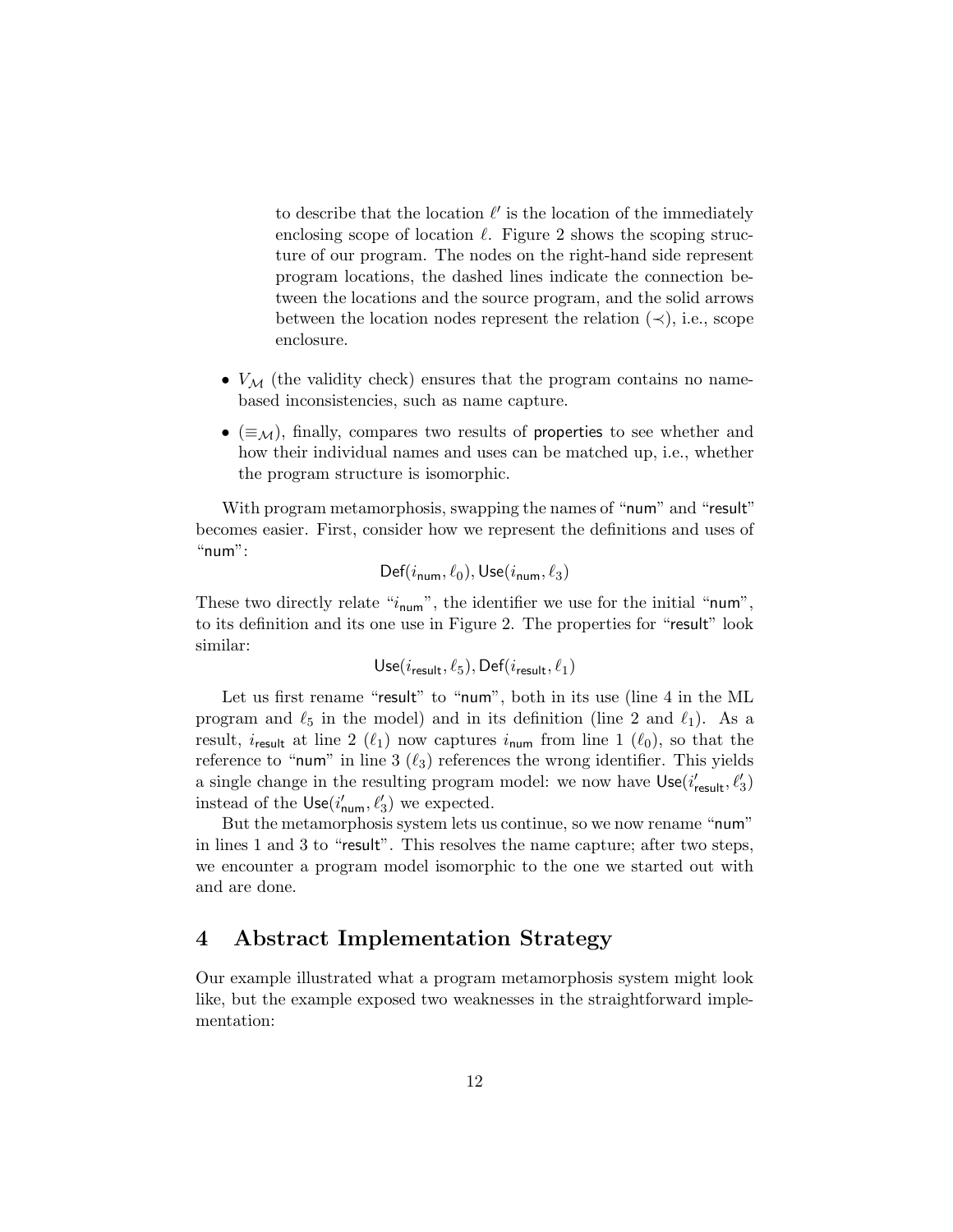

Figure 3: Inconsistency detection process for stateful program metamorphosis.

- 1. We had to re-compute the program model after each transformation. Apart from being inefficient, this may be hard if the intermediate program is invalid.
- 2. By recomputing the program model, we could not directly compare information from the initial program with the modified program: in our example, we had to resort to an isomorphism check to indirectly determine that "something" was going wrong. If we had retained information from the initial model, we could have associated location  $\ell_3$  with the desired use of  $i_{\text{num}}$ ; we could then have established the inconsistency directly and locally by finding that the name of num resolves to  $i_{\text{result}}$  at  $\ell_3$  instead.

For the above reasons we find it useful to retain all or part of the program model from previous steps. In the following, we introduce program metamorphosis systems that employ this approach, and give an extended example.

## 4.1 Stateful Program Metamorphosis

Recall our earlier notion of a program model  $M \in \mathcal{M}$ : such M describe program semantics by representing all relevant program properties. Our function properties :  $L \to M$  computes these models via standard program analysis techniques, and  $(\equiv_{\mathcal{M}})$  determines whether two elements of M are equivalent in the sense that they describe programs with the same behaviour. If we could now predict the effect that individual transformations  $t$  have on program models from  $M$ , we could significantly simplify our equivalence checks: we would only have to reconsider the altered parts of the model when determining validity and equivalence.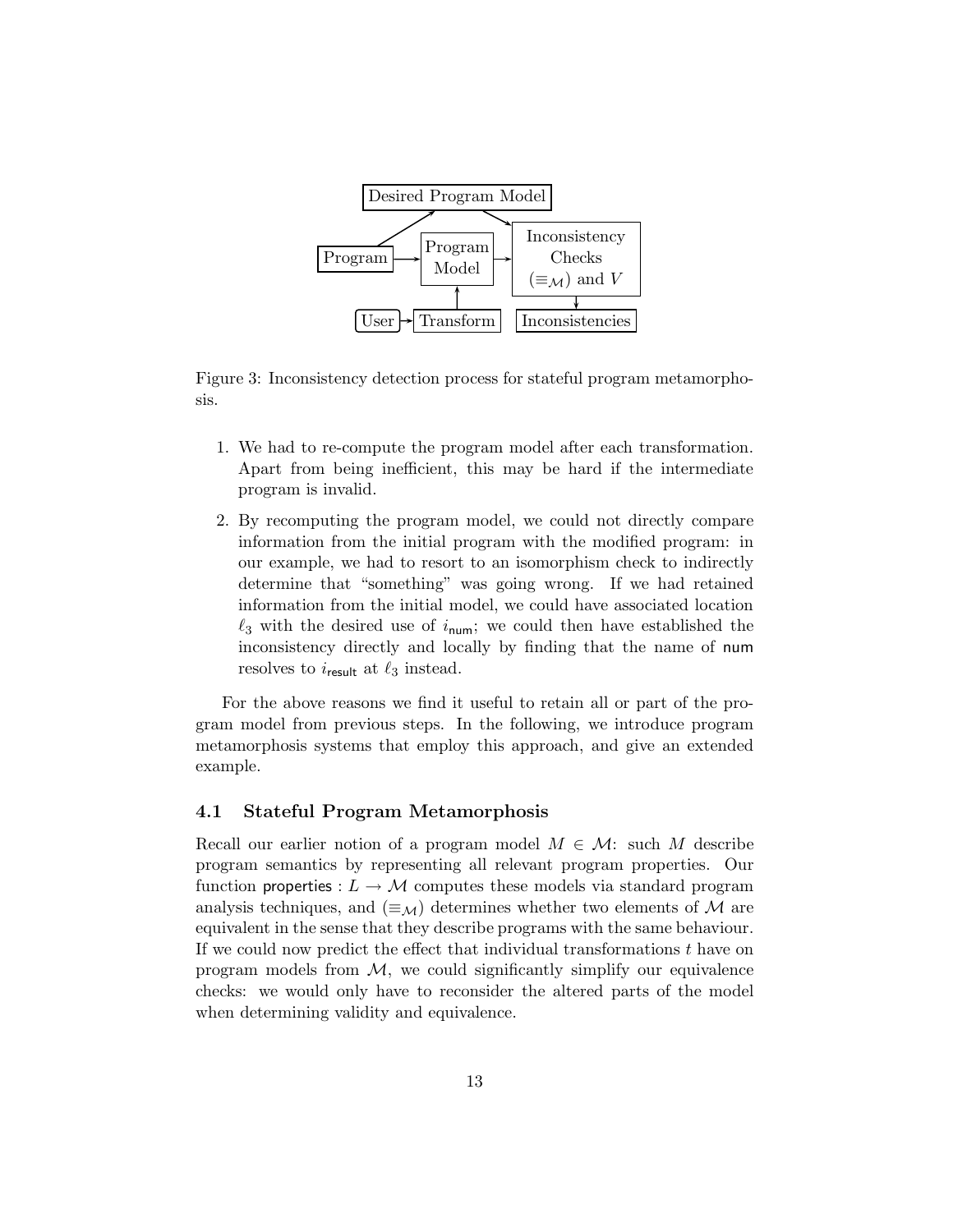We achieve this with an architecture as shown in Figure 3. From the original program, we derive a desired program model. This we copy into a (current) program model. Whenever the user transforms the program, we simultaneously update the current model. We can then check the current model for validity and for equivalence with the desired model, and report inconsistencies whenever they arise.

To transform model and program in parallel, we pair each transformation  $t : L \to L$  with a model transformation  $t_m : \mathcal{M} \to \mathcal{M}$  that captures the effect of t on program models– consequently, we require that **properties**  $\circ t = t_m \circ$ properties. In practice, we can find representations for M and  $t_m$  that allow us to efficiently compute differences between M and  $t_m(M)$  (cf. Section 4.3).

Since this implementation strategy allows us to retain much of the previous analysis state, we call it stateful program metamorphosis; in the remainder of this document, we focus on this strategy.

Note that the improved efficiency we gain from retaining state comes at a price: we lose the pleasant property that the correctness of a program metamorphosis system is independent of the transformations it provides, and we need to require additional information from transformations (namely model transformations). Both losses are modest when compared to the benefits we retain over traditional refactoring systems.

## 4.2 Properties of Stateful Program Metamorphosis

On a high level, our stateful strategy seems convenient, but it may not be obvious how we can apply it in practice. What would the state of such a system look like? Can we incorporate all properties we are interested in? And do we have to model the entire behaviour of the program for metamorphosis? Before adopting this strategy, we should examine the above questions more closely.

We begin with the last of these questions: stateful program metamorphosis systems need not model the entire behaviour of the program. In fact, we generally assume that stateful metamorphosis systems split the program behaviour into the program model (i.e.,  $M \in \mathcal{M}$ ), which they retain, and secondly the rest, which they expect transformations to preserve. Unfortunately, it is not clear what this latter requirement means: let's say that we are transforming one invalid program to another; how can this step possibly "preserve" any behaviour?

We work around this question by giving our programs a *proto-semantics*, as follows: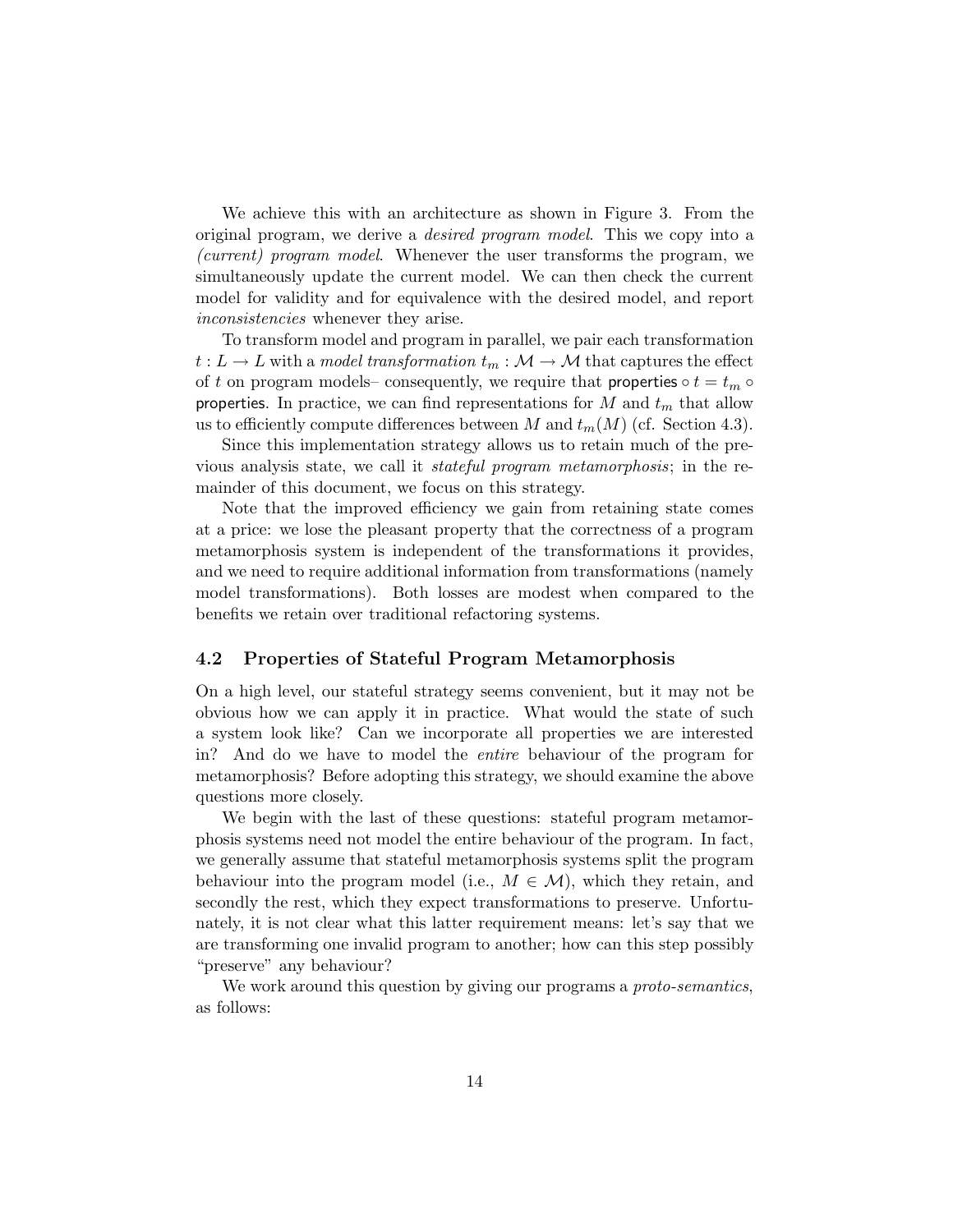

Figure 4: Overview of the construction of stateful program metamorphosis, for Section 4.2. L is the programming language,  $\mathcal{R} = \langle \mathcal{M}, \mathcal{R}' \rangle$  is the protosemantics, with  $M$  being the class of program models (we mirror this presentation for the left  $\mathcal{R}$ ). Note that properties (not presented here) is  $(-\ )$  followed by left projection; thus properties  $\circ t = t_{\mathcal{M}} \circ$  properties.  $\llbracket - \rrbracket_L$ and  $\llbracket - \rrbracket_{\mathcal{R}}$  are not total.

Definition 3. Assume a language L with a validity predicate V and semantics  $\llbracket - \rrbracket_L$ . A proto-semantics of L is some R with two mappings  $\llbracket - \rrbracket$ :  $L \to \mathcal{R}$  and  $\llbracket - \rrbracket_{\mathcal{R}}$  such that  $(p)$  is well-defined for all p and  $\llbracket p \rrbracket_L = \llbracket (p) \rrbracket_{\mathcal{R}}$ whenever  $V(p)$ .

(In the following, we drop the subscripts whenever the semantics function is unambiguous.) The intuition behind the above definition is that we have something "less" than a full denotational semantics in the sense that we don't necessarily map programs with identical meaning to the same objects. However, our proto-semantics is defined for all programs, irrespectively of their validity, and we require it to respect our "normal" notion of semantic equivalence.

We can now choose our  $\mathcal R$  as a categorial product, to split between the program model and the rest of the semantics. For simplicity of exposition, we choose a more concrete formalisation:

**Definition 4.** Let R be an indexed family of relations  $R_i$  with  $1 \leq i \leq n$ . Let R be the set of all R, and assume functions  $\llbracket - \rrbracket_{\mathcal{R}}$  and  $\llbracket - \rrbracket$ . The triple  $\langle \mathcal{R}, \llbracket -\rrbracket_{\mathcal{R}}, \llbracket -\rrbracket \rangle$  is a relational proto-semantics for language L with semantics  $\llbracket - \rrbracket_L$  iff it is a proto-semantics of L.

Such relations may relate identifiers with their names or with their defining locations; they may relate modules with their bodies or their surrounding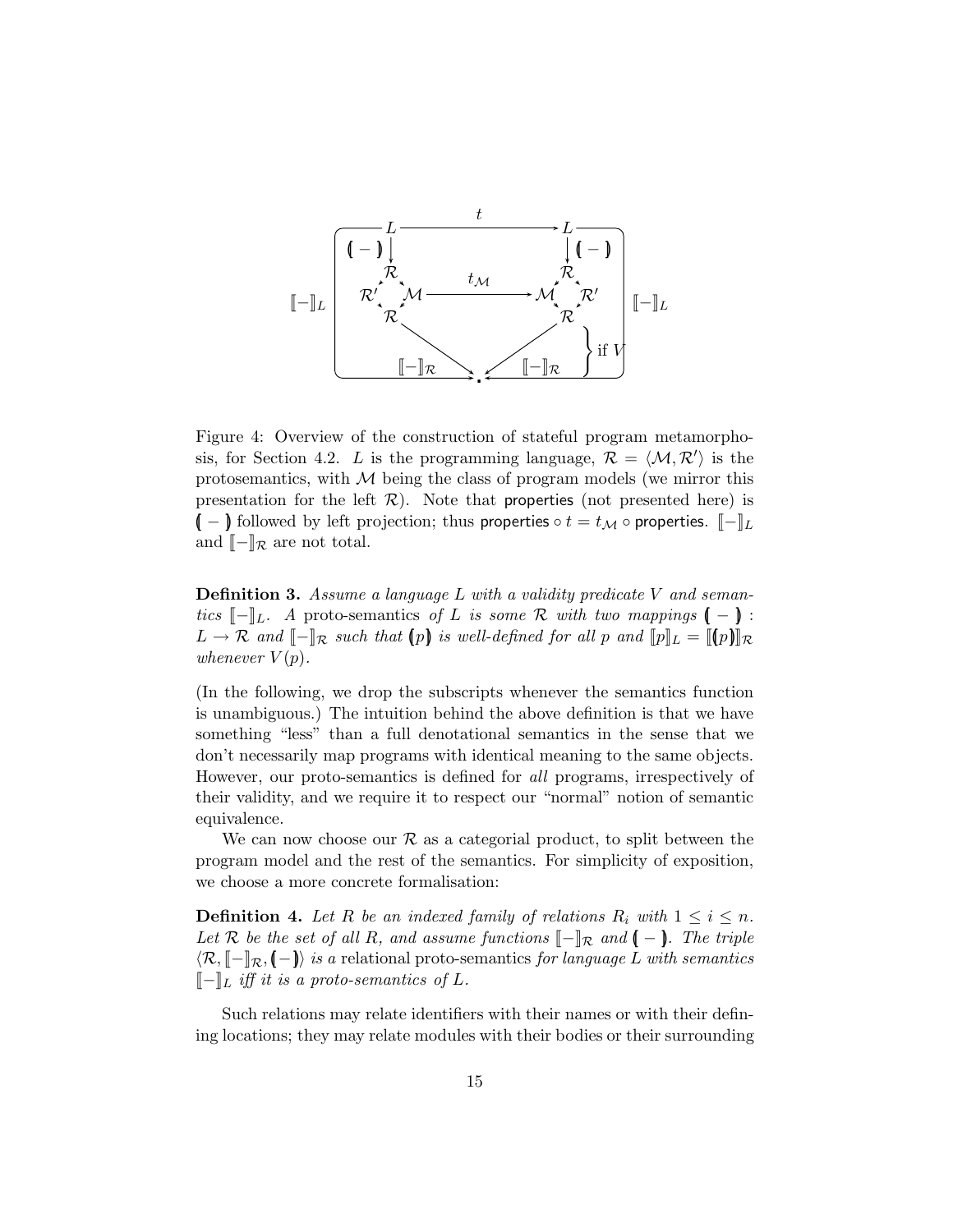modules, types with their supertypes or basic blocks with their dominators. They may even relate noncomputable objects, such as identifiers with their denotational semantics.

Relational proto-semantics are sufficiently expressive for anything we can represent in set theory. They also give rise to a straightforward strategy for splitting "covered" from "non-covered" semantics, which we write  $\mathcal{R} =$  $M, \mathcal{R}'$  where M is again our program model (the "covered" part) and  $\mathcal{R}'$  is the rest. More precisely, we choose (without loss of generality) some  $k$  with

$$
\mathcal{M} = \{ \langle r_1, \ldots, r_k \rangle | \langle r_1, \ldots, r_n \rangle \in \mathcal{R} \}
$$
  

$$
\mathcal{R}' = \{ \langle r_{k+1}, \ldots, r_n \rangle | \langle r_1, \ldots, r_n \rangle \in \mathcal{R} \}
$$

This split is practical:

**Theorem 2.** For any computable properties we can find a relational protosemantics R that can be split as  $\mathcal{R} = \mathcal{M}, \mathcal{R}'$  such that M contains precisely the computable properties we seek.

Proof. Relational proto-semantics is sufficiently powerful to encompass all computable properties, so we only need to show that we can find a split that encodes precisely the computable properties we are interested in as part of M. We take an arbitrary split (which trivially exists with  $\mathcal{R}' = 1$  and M encoding the language syntax) and iterate: as long as some relation in  $\mathcal M$ may contain relations that are not computable or describes properties we are not interested in, we push the relation to  $\mathcal{R}'$ . Whenever  $\mathcal{R}'$  contains a relation  $R$  with information we are interested in, we choose an isomorphic  $\langle R_M, R_R \rangle \cong R$ , where  $R_M$  is a computable approximation of the properties we want, and add  $R_M$  to  $\mathcal M$  and  $R_R$  to  $\mathcal R'$ . □

In the following, we focus on relational proto-semantics and use the notation  $\langle M_p, R_p \rangle = (p)$  to conveniently express the split proto-semantics of a program as justified by the above discussion.

Since our proto-semantics provides us with both  $M$  and with the information missing from  $M$ , it is natural to wonder how it relates to our equivalence relation  $(\equiv_{\mathcal{M}})$  and to properties. We find that the proto-semantics gives us a natural way to define both. properties  $(p)$  is simply  $M_p$  from  $\langle M_p, R_p \rangle = (p)$ .  $(\equiv_{\mathcal{M}})$  is more tricky. Let us first construct an auxiliary proto-semantic equivalence relation  $(\equiv_{\mathcal{R}})$  as follows:

$$
(p) \equiv_{\mathcal{R}} (p') \implies V(p) \land V(p') \implies [p] = [p']
$$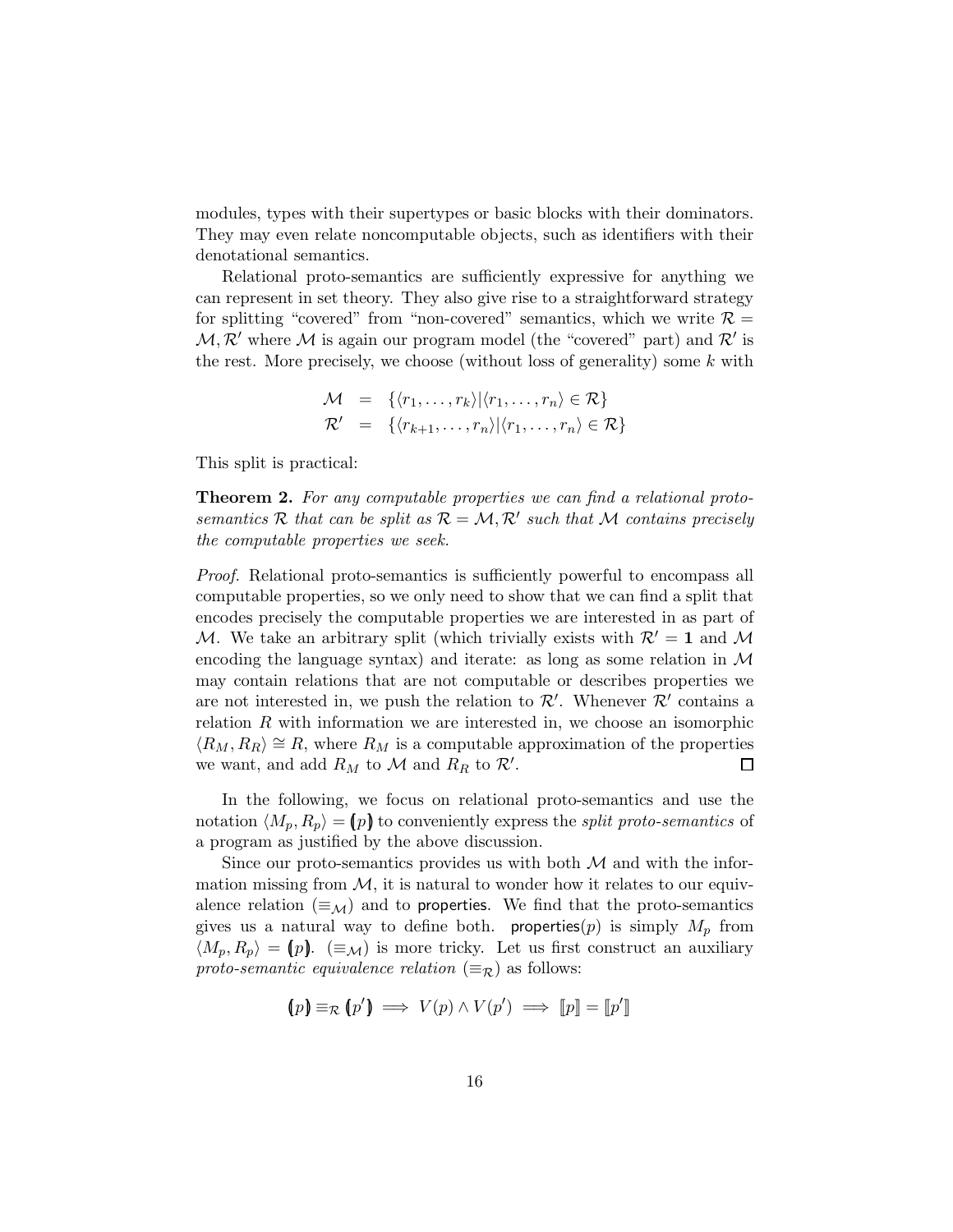$(\equiv_{\mathcal{R}})$  is thus an arbitrary conservative approximation of the kernel of  $\llbracket - \rrbracket$ , whenever the programs it considers are valid.

Then, the relation ( $\equiv_{\mathcal{M}}$ ) is a conservative approximation over some ( $\equiv_{\mathcal{R}}$ ), and we can characterise it as being agnostic of the  $\mathcal{R}'$  part of the protosemantics as follows:

**Definition 5.** A relation  $(\equiv_M)$  approximates a proto-semantic equivalence relation  $(\equiv_{\mathcal{R}})$  on M whenever

$$
p \equiv_M p' \iff \forall x \in \mathcal{R}'. \langle M_p, x \rangle \equiv_{\mathcal{R}} \langle M_{p'}, x \rangle \tag{1}
$$

 $\Box$ 

**Lemma 1.** Let  $(\equiv_1)$ ,  $(\equiv_2)$  be proto-semantic equivalence relations. Then there exists a proto-semantic equivalence relation  $(\equiv_{1,2})$  such that  $(\equiv_i) \subseteq$  $(\equiv_{1,2}), i \in \{1,2\}, \text{ and all } (\equiv_{\mathcal{M}}) \text{ that approximate } (\equiv_1) \text{ and } (\equiv_2) \text{ on } \mathcal{M}$ approximate  $(\equiv_{1,2})$  on M.

*Proof.* We construct  $(\equiv_{1,2}) = (\equiv_1) \cup (\equiv_2)$ .

With this, we are finally ready to define soundness of transformations:

Definition 6. A predictive transformation for a given stateful program metamorphosis system is a tuple  $\langle t, t_m \rangle$  where  $t : L \to L$  and  $t_m : \mathcal{M} \to \mathcal{M}$ . A predictive transformation is

- 1. consistent whenever properties  $\circ t = t_m \circ$  properties
- 2. covered whenever, for all  $p \in L$  with  $\langle M_p, R_p \rangle = p$ , there exists some proto-semantic equivalence relation  $(\equiv_{\mathcal{R}})$  approximated by  $(\equiv_{\mathcal{M}})$  such that

$$
\forall x. (\langle M_p, x \rangle) \equiv_R (\langle t_m(M_p), x \rangle) \implies (p) \equiv_R (t(p))
$$

- 3. fully covered whenever  $(t) = \langle t_m, id \rangle$
- 4. sound whenever it is consistent and covered.

Lemma 2. Any fully covered transformation is sound.

We can now show the correctness of stateful metamorphosis:

Definition 7. A stateful (program) metamorphosis system is a program metamorphosis system with properties and with an accompanying relational proto-semantics.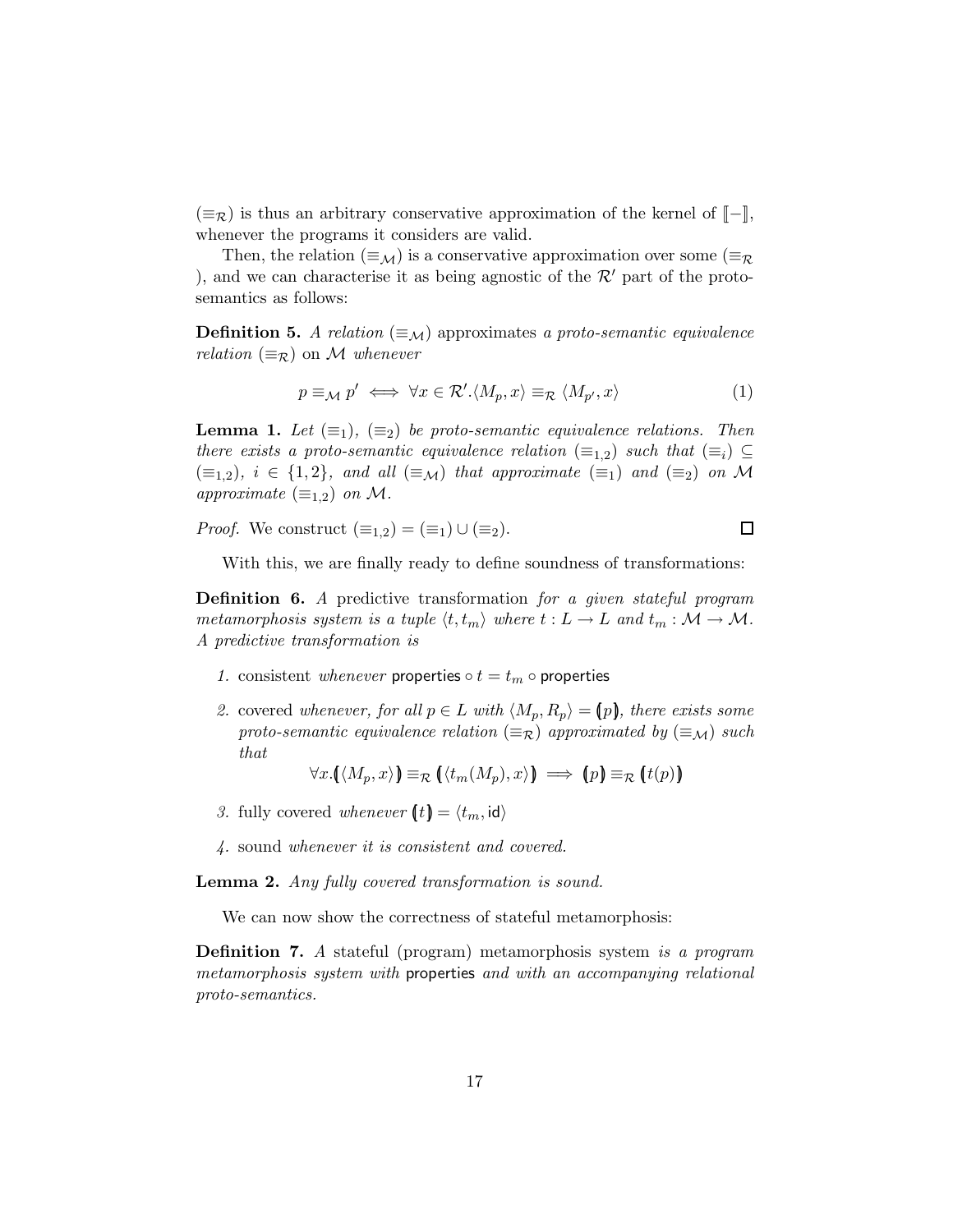**Theorem 3.** A stateful program metamorphosis system guarantees the preservation of behaviour if all of its transformations are sound. Specifically, for any sequence of transformations  $\overline{t} = t_n \circ \cdots \circ t_1$ ,

$$
V(p) \land V(\overline{t}(p)) \implies (p) \equiv_M (\overline{p}(p)) \implies [p] = [\overline{t}(p)]
$$

*Proof.* We show the above property indirectly, by proving that  $(p) \equiv_M$  $(\bar{t}(p)) \implies (p) \equiv_{\mathcal{R}} (\bar{t}(p))$  (which implies the desired property). In our proof, we encounter multiple proto-semantic equivalence relations; by Lemma 1, this is not a problem. *Induction anchor*: Here,  $\bar{t} = id$ ; this case is trivial. Induction step: Assume  $[p] \equiv_M (\bar{t}(p)) \implies (p) \equiv_R (\bar{t}(p))$ . Let t' be a sound predictive transformation. To show  $(p) \equiv_M (t' \circ \overline{p}(p)) \implies (p) \equiv_R$  $(t' \circ \overline{t}(p))$  we consider two possibilities: if  $(p) \equiv_M (t' \circ \overline{p}(p))$  does not hold, we are done. Otherwise this formula entails the premise of the coveredness property of t', which then implies  $(p) \equiv_{\mathcal{R}} (t' \circ \overline{t}(p))$ . 口

We did not need the consistency property of our transformations for the above proof, since we only require this property to speed up implementations of stateful program metamorphosis.

The above results tell us that we can use stateful program metamorphosis to model all interesting program properties, as long as they are computable, and they give us a meta-theory for proving the soundness of transformations in such a system. In particular, we find that transformations that are fully characterised by their model transformations are implicitly sound (Lemma 2).

#### 4.2.1 Explicit Behavioural Changes

In addition to the properties we discussed above, stateful metamorphosis gives rise to a convenient means for evolving behaviour, one of the central premises of program metamorphosis.

Consider two Java classes

```
class A \{public static Object mkA() \{ \ldots \}}
class B \{Object o = A.mkA();
}
```
If A is part of a library, the refactoring developer might not be aware of class B. Let us now assume that the refactoring developer renames mkA to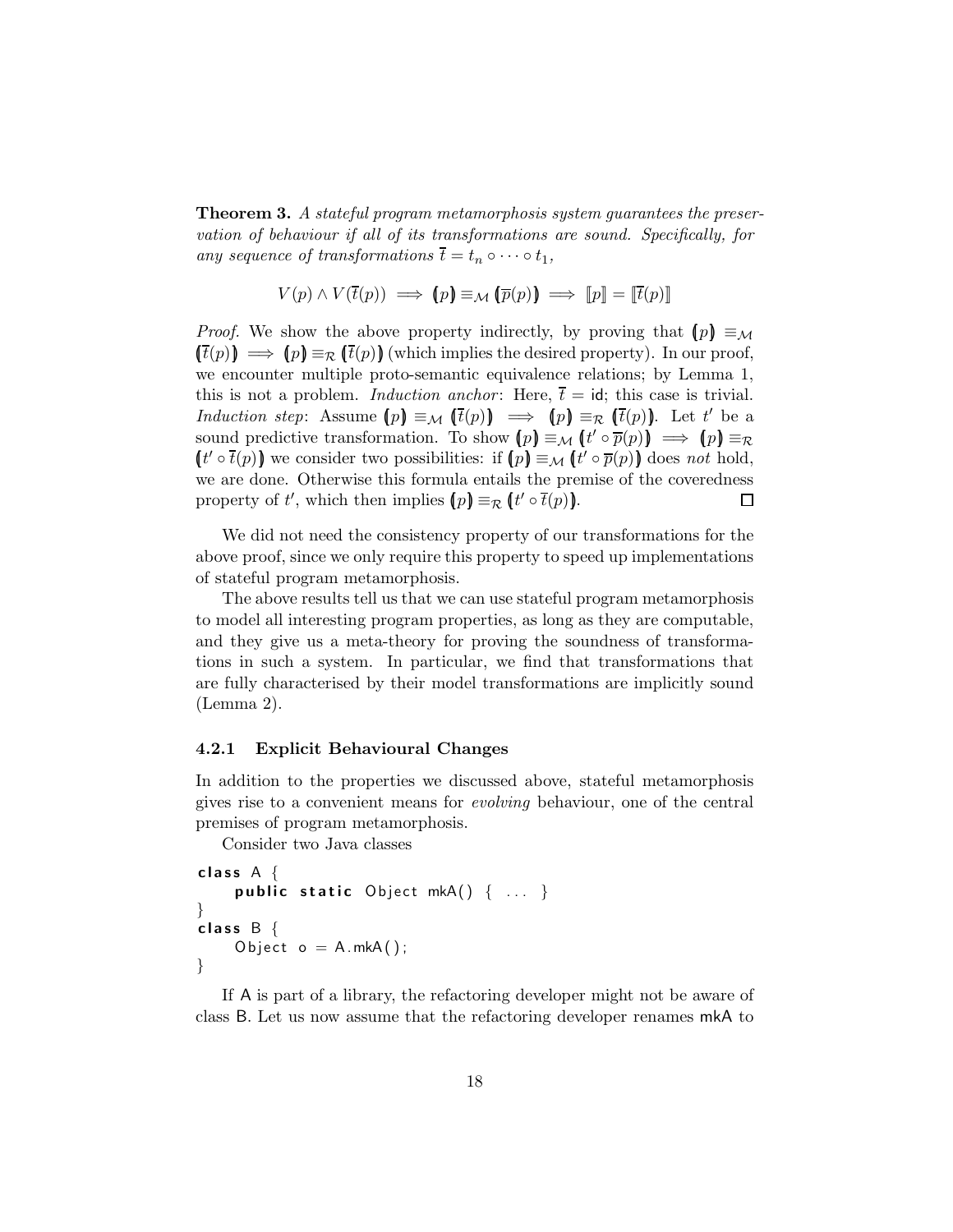genA: this will break the external code in class B, and should therefore be considered a behavioural change.

The above renaming is an example of renaming publicly visible methods, which in turn is an example of a transformation with potential behavioural change.

Whenever the current program model disagrees with the desired program model about the library exports, we can give users the option to update the desired program model to indicate agreement with the observed change.

# 4.3 Ad-Hoc Implementation of Stateful Program Metamorphosis

Stateful program metamorphosis can be implemented in many ways; one straightforward approach is to manually implement program analyses and represent analysis results in a way that is optimised for quick inconsistency detection. We refer to this approach as "ad-hoc implementation", since it requires no formal structure.

To give an example of the ad-hoc approach, consider the implementation of one of our two prototypes for SML refactoring (cf. Section 5): This system is based on a program dependence graph [5] that we construct from the program (similarly to traditional refactoring approaches such as Griswold's [7]). We annotate program locations with all relevant properties, including

- The complete local referencing environment, represented as a splay tree [16] based map.
- A set of exported identifiers and names, for each module and for the toplevel declaration sequence.

Storing the local referencing environment helps us to perform partial updates: whenever a property changes due to a transformation, we update only the affected subgraphs of the program, though further bookkeeping is required to properly maintain the list of inconsistencies.

## 4.4 Stateful Program Metamorphosis in Datalog

Another possible strategy for implementing program metamorphosis is to use Datalog [18, 20]. Our first prototype was based on this approach, but we found it necessary to abandon its implementation due to significant performance problems.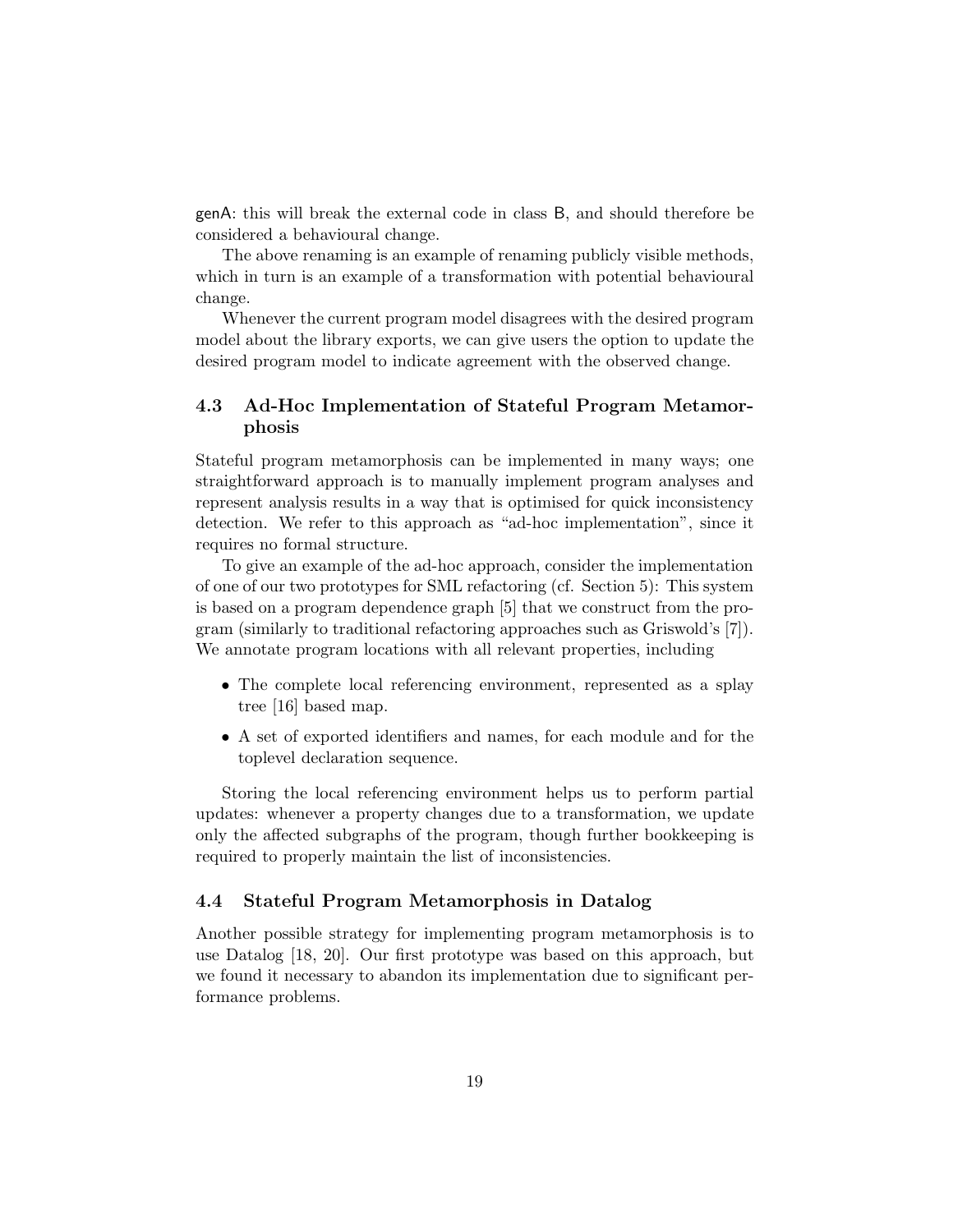Nonetheless, Datalog offers two advantages over the ad-hoc implementation approach: First, Datalog can be formalised easily (modulo negation/stratification) and therefore easily described in terms of relational algebra, and secondly, it is sufficiently simple to give rise to heuristics for recovery planning. We do not explore the latter in this document, though we exploit the former. To simplify our exposition, we will utilise a Datalog-style relational notation, explaining unusual constructs as we encounter them.

# 5 Implementing Stateful Program Metamorphosis for SML

To evaluate our approach, we implemented two prototypes of a refactoring system based on stateful program metamorphosis, one using Datalog and another based on an ad-hoc strategy. Both use the SML of New Jersey frontend [1] for semantic analysis. The implementations represents SML programs as values of an algebraic datatype and perform AST transformations and model updates in parallel. Both prototypes cover the same functionality.

In the following, we describe the concrete program metamorphosis system we use in Datalog-style relational terms. Due to space restrictions, we limit our discussion to the SML subset "Small ML", introduced in the next section, and informally describe how we support some of the remaining SML features in Section 5.2.

#### 5.1 Small ML

Syntactically, Small ML comprises Standard ML let expressions, val and fun definitions, and identifier occurrences. fun definitions may contain parameters. As in Standard ML, **val** and **fun** definitions may define multiple identifiers simultaneously (connected via and): simultaneous fun definitions may be mutually recursive, while simultaneous **val** definitions cannot see each other in scope.

In the following, we refer to **val** and **fun** definitions (which may contain multiple definitions via **and**) as *definition blocks*.

Small ML is sufficient to showcase many of the issues we deal with while being complex enough to allow us to discuss the most prominent errors arising as part of nominal and structural transformations. Moreover, the solutions we develop for Small ML are either directly applicable or extend straightforwardly to the entirety of Standard ML, as discussed in Section 5.2.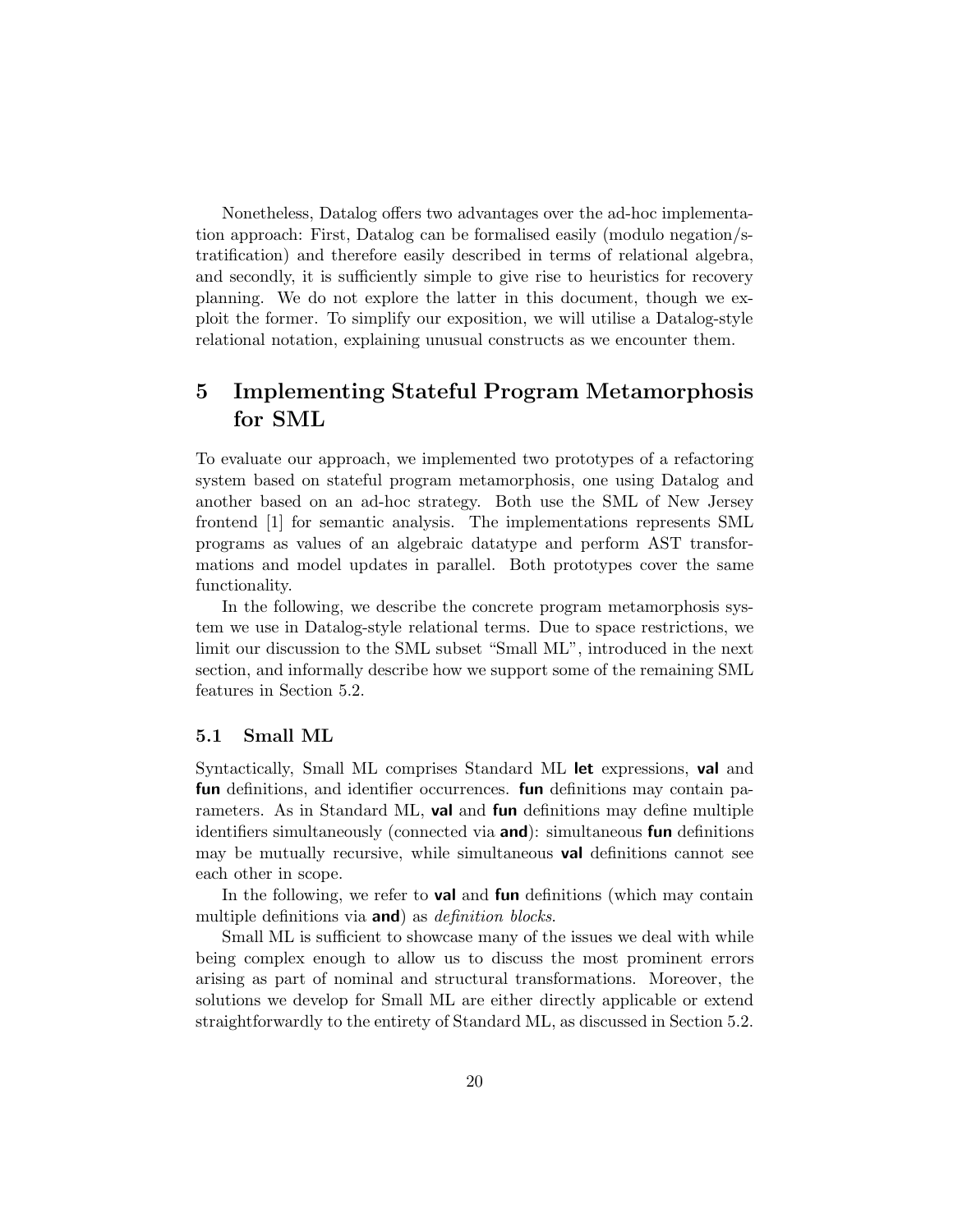We choose Small ML over other languages such as Mini-ML [4] since most "restricted ML" variants focus on the dynamic semantics of ML, whereas our needs are largely due to syntax and static semantics.

In the following, we describe the components of a Datalog-based stateful metamorphosis system for Small ML. Section 5.1.1 describes the ground model we consider, Section 5.1.2 details the program theory, and Section 5.1.3 lists our transformations.

#### 5.1.1 Small ML Program Models

We use the following sorts in our system: NAME (the sort of names), ID (the sort of identifiers), and Loc (the sort of locations).

To support nominal and structural transformations in Small ML, we require a number of properties expressed as ground relations. Table 1 summarises these relations. Some of the relations we already used in Section 3; we repeat them for completeness. Below, we discuss some of the more involved relations in detail. We use the notation

$$
R: S_1 \times \ldots \times S_n
$$

to mean that  $R \subseteq S_1 \times \ldots \times S_n$  is a relation between the sorts  $S_1 \ldots S_n$ .

- PDef :  $ID \times LOC$ . Records definitions of identifiers as parameters. Such definitions are not visible to subsequent definitions, only to the body of the definition (transitively reachable via  $\prec$ ).
- Def : In  $\times$  Loc and ( $\triangleleft$ ) : Loc  $\times$  Loc. We use Def in a slightly different sense as in Section 3:  $\langle \triangleleft \rangle$  and Def together represent the definitions of identifiers with nontrivial scoping rules. Definitions made via  $\mathsf{Def}(-, \ell)$ and  $\ell_h \triangleleft \ell$  are visible to all locations that can reach location  $\ell_h$  via  $(\prec)$ . This mechanism allows us to represent recursive and non-recursive definitions. Consider the following example:

$$
\begin{array}{ll}\n\binom{\ell_s}{\ell_h} & \text{val} \\
\text{and} \\
\binom{\ell_0}{\ell_1} & i_1 = 13\n\end{array}
$$

We observe the following facts:

$$
\{\mathsf{Def}(i_0,\ell_0),\mathsf{Def}(i_1,\ell_1),\ell_h \triangleleft \ell_0, \ell_h \triangleleft \ell_1, \ell_h \prec \ell_s\}
$$

To complete the above **val** definition, we add facts  $\ell_s \prec \ell_0$  and  $\ell_s \prec \ell_1$ . The bodies of  $i_0$  and  $i_1$  now draw their environments from  $\ell_s$  and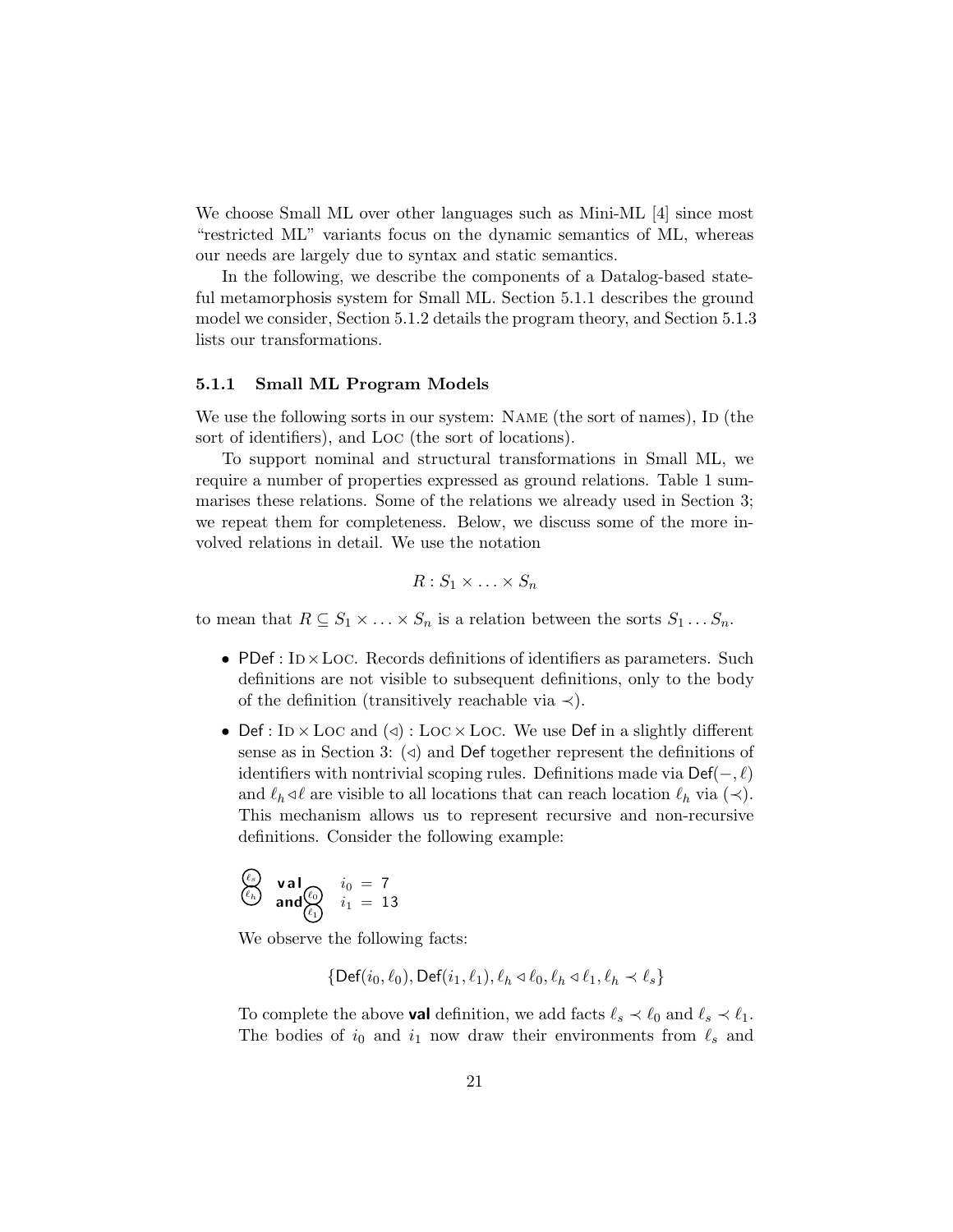therefore cannot see each other. If we want to model the above as a recursive definition (e.g., to model a **fun** or **val rec** definition), we instead add the edges  $\ell_h \prec \ell_0$  and  $\ell_h \prec \ell_1$ – the bodies of  $i_0$  and  $i_1$  can now reach  $\ell_h$  via  $(\prec)$ , and therefore (via  $\ell_h \triangleleft \ell_0$  and  $\ell_h \triangleleft \ell_1$ ) access each other's definitions. Each definition via Def thus has two edges– a  $(\prec)$ edge to the location representing its surrounding environment, and a  $\Diamond$  edge to its associated definition head. Without this indirection, definitions in mutually recursive definition blocks with  $n$  definitions would need  $O(n)$  edges to connect to all other definitions in the block, for a total of  $O(n^2)$  edges.

- $\bullet$  (<) : LOC×LOC, Head : LOC, ValHead : LOC and Val : LOC. These four relations structure value definition blocks. Recall that each **val** definition block may define multiple identifiers, combined by the keyword **and**. We associate precisely one location  $\ell_h$  with each such definition block; we call  $\ell_h$  the *definition head* and mark it with ValHead and Head. For each defined identifier, we introduce a location  $\ell_b$  which we call the *definition branch* and mark as **Val**. We then relate each definition branch  $\ell_b$  with its unique associated definition head  $\ell_h$  via  $\ell_h \triangleleft \ell_b$ , such that each head may have many branches, but each branch has precisely one head.
- $\bullet$  (⊲) : Lo $\rm c \times Loc$ , Head : Lo $\rm c$ , FunHead : Lo $\rm c$  and Fun : Lo $\rm c$ . These four relations structure function definition blocks, analogously to value definition blocks (except that FunHead is used instead of ValHead and Fun instead of Val). We mark both kinds of definition heads as Head but can distinguish them by observing whether they are in FunHead or ValHead.

#### 5.1.2 Analyses and Inconsistencies for Small ML

The following conditions render Small ML programs invalid, in terms of our V predicate:

- Ambiguous $(\ell, n)$ : the definition block at  $\ell$  defines more than one identifier with the name n (val  $x = 1$  and  $x = 2$ ). Section 2.9 of the Revised Definition of Standard ML [12] dictates this condition.
- VarCapture $(i, \ell_u, \ell_c)$ : the use of the identifier i at location  $\ell_u$  is subject to name capture at location  $\ell_c$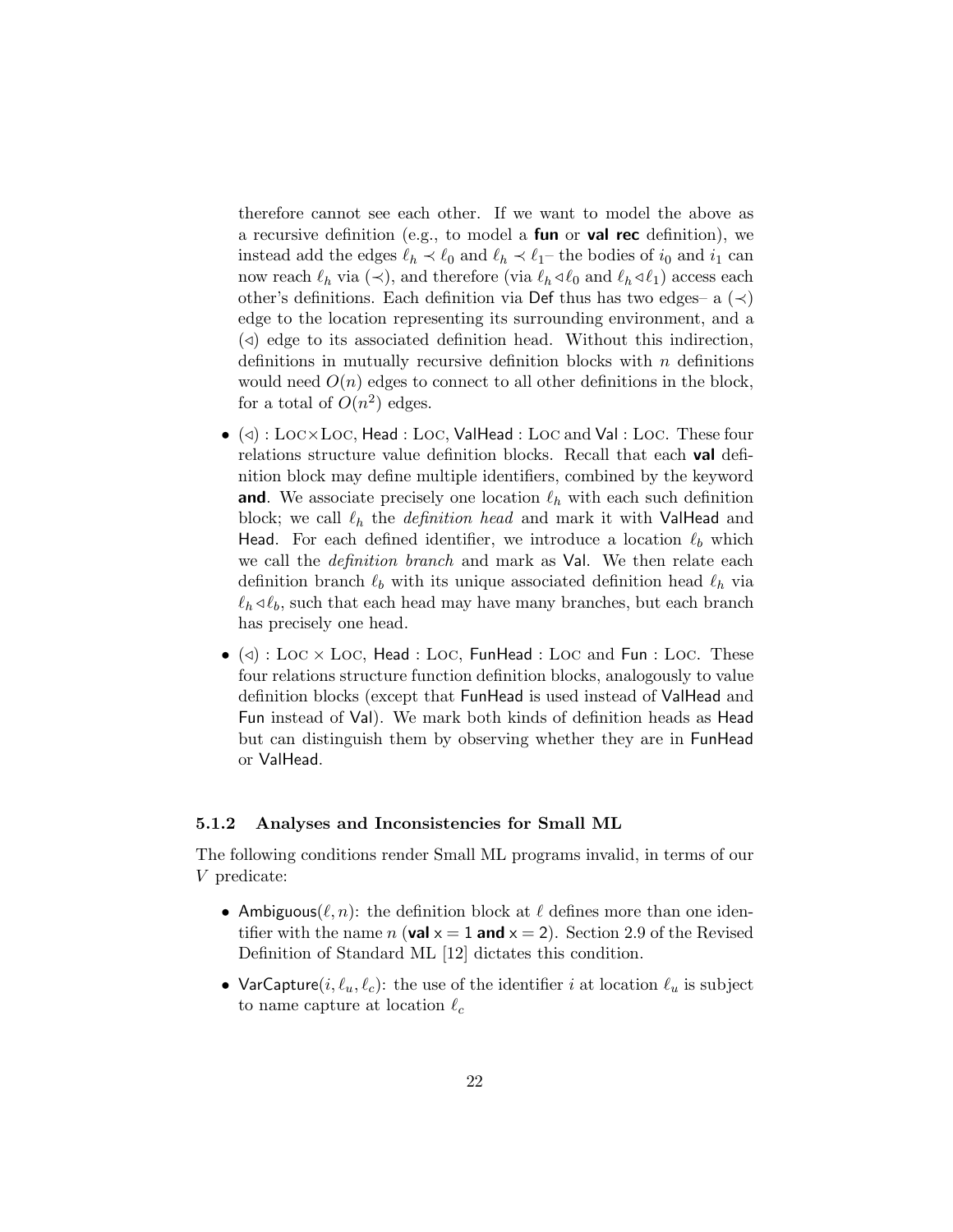| Relation                               | Meaning                                                   |  |
|----------------------------------------|-----------------------------------------------------------|--|
| $\ell \prec \ell'$                     | Location $\ell$ immediately precedes $\ell'$ in scope     |  |
| $\overline{i} \stackrel{n}{\mapsto} n$ | Identifier $i$ has name $n$                               |  |
| $Use(i, \ell)$                         | Identifier i used at location $\ell$                      |  |
| $Def(i, \ell)$                         | The definition of identifier i is at location $\ell$      |  |
| $PDef(i, \ell)$                        | Identifier i defined at $\ell$ as a parameter             |  |
| $\ell_h \triangleleft \ell_b$          | $\ell_b$ is definition branch of definition head $\ell_b$ |  |
| $Head(\ell)$                           | Location $\ell$ is a definition head                      |  |
| ValHead( $\ell$ )                      | Location $\ell$ is a <b>val</b> definition head           |  |
| FunHead( $\ell$ )                      | Location $\ell$ is a <b>fun</b> definition head           |  |
| $Val(\ell)$                            | Location $\ell$ is a <b>val</b> definition branch         |  |
| $Fun(\ell)$                            | Location $\ell$ is a <b>fun</b> definition branch         |  |

Table 1: Ground relations for Small ML

- VarNonReach $(i, \ell_u)$ : identifier i, used at location  $\ell_u$ , is not reachable from  $\ell_u$ .
- AmbiguousParam $(i, n)$ : the function identified by i has multiple parameters with the same name *n*.

Figure 5 specifies the rules for deriving these conditions. We use three auxiliary relations in this figure:

- $(\ll)$ : Loc × Loc, which is the transitive closure of  $(\prec)$ .
- $\Delta$ : ID×LOC, where  $\Delta(i, \ell)$  states that identifier i is defined at location  $\ell$ , i.e.,  $\Delta = (\triangleleft \circ \text{Def}) \cup \text{PDef}.$
- Reach :  $ID \times LOC$ , where Reach $(i, \ell)$  means that identifier i is reachable from location  $\ell$  by following  $(\ll)$  to a location at which  $\Delta$  applies, i.e., Reach =  $\Delta \circ \ll$ .

In Figure 5, we see the inference rules for the various error conditions. Ignoring (for the time being) the use of InLimbo, let us consider the three rules for inferring inconsistencies in turn:

- 1. Ambiguous( $\ell, n$ ) holds iff the definition head  $\ell$  has two definition branches  $\ell_1$ ,  $\ell_2$  defining distinct identifiers  $i_1$  and  $i_2$  with the same name n.
- 2. VarCapture( $i, \ell_u, \ell_c$ ) holds iff identifier i is used at location  $\ell_u$ , and defined at  $\ell_{\Delta}$ , and if there is some other identifier i' with the same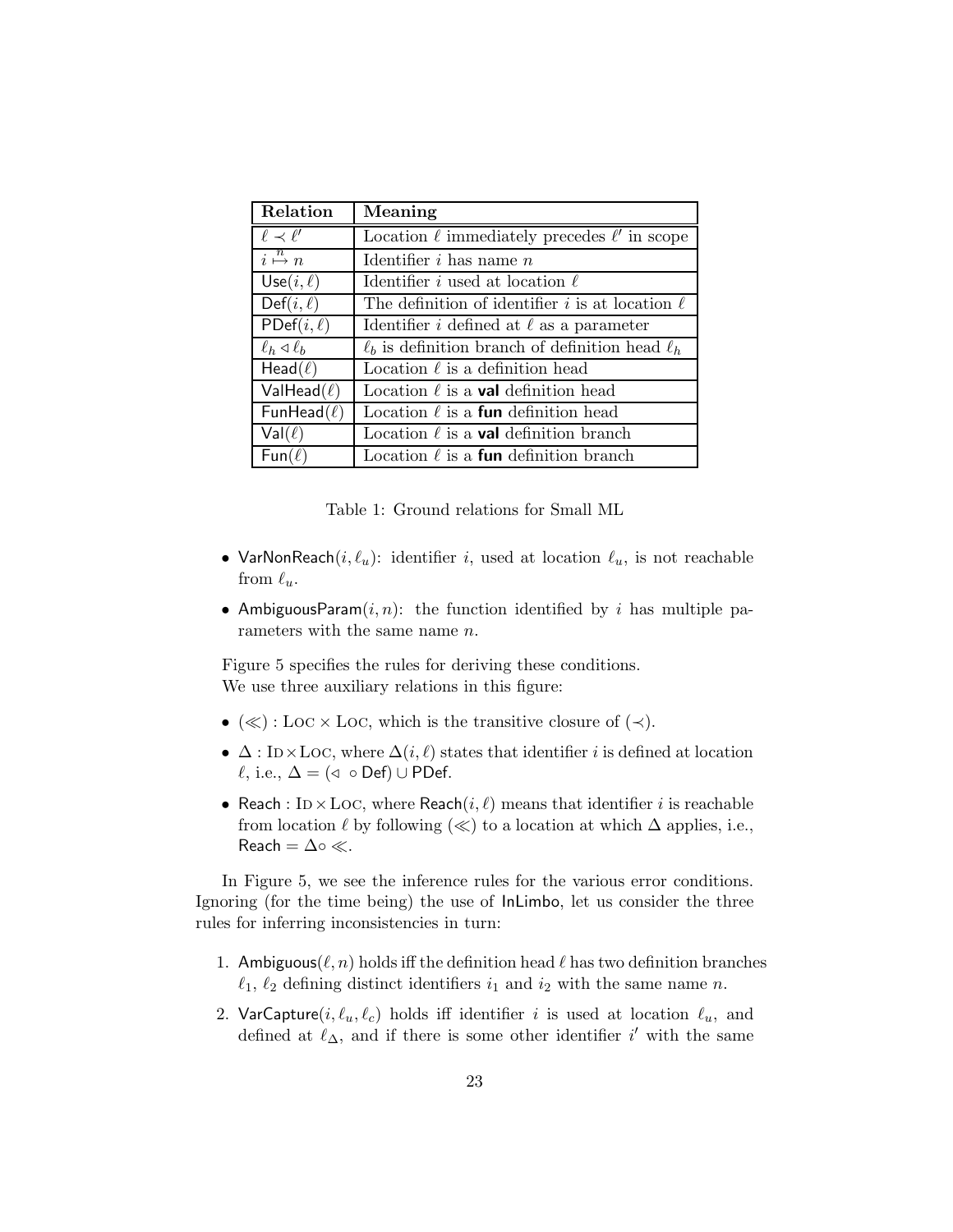| $\ell \triangleleft \ell_1$                | $\ell \triangleleft \ell_2$                                                           | $\text{Def}(i_1, \ell_1)$                      | $\text{Def}(i_2, \ell_2)$                                      | $\neg(i_1 = i_2)$ | $i_1 \stackrel{n}{\mapsto} n \stackrel{n}{\longleftarrow} i_2$ |
|--------------------------------------------|---------------------------------------------------------------------------------------|------------------------------------------------|----------------------------------------------------------------|-------------------|----------------------------------------------------------------|
| Annlipuous( $\ell_n$ )                     | $\neg(i = i')$                                                                        | $\Delta(i, \ell_{\Delta})$                     | $\Delta(i', \ell'_{\Delta})$                                   |                   |                                                                |
| Use( $i, \ell_u$ )                         | $i \stackrel{n}{\mapsto} n \stackrel{n}{\longleftarrow} i'$                           | $\ell_{\Delta} \ll \ell'_{\Delta}$             | $\ell'_{\Delta} \ll \ell_u$                                    |                   |                                                                |
| VarCapture( $i, \ell_u, \ell'_{\Delta}$ )  | VarCapture( $i, \ell_u, \ell'_{\Delta}$ )                                             |                                                |                                                                |                   |                                                                |
| $\frac{\text{Use}(i, \ell_u)$              | $\neg \text{InLimbo}(\ell_u)$                                                         | $\neg \text{Reach}(i, \ell_u)$                 |                                                                |                   |                                                                |
| $\frac{\text{Def}(i, \ell)$                | PDF( $i_1, \ell$ )                                                                    | PDF( $i_2, \ell$ )                             | $i_1 \stackrel{n}{\mapsto} n \stackrel{n}{\longleftarrow} i_2$ | $\neg(i_1 = i_2)$ |                                                                |
| AmbiguousParam( $i, n$ )                   |                                                                                       |                                                |                                                                |                   |                                                                |
| $\frac{\ell' \prec \ell}{\ell' \ll \ell}$  | $\frac{\Delta(i, \ell_{\Delta}) \quad \ell_{\Delta} \ll \ell}{\text{Reach}(i, \ell)}$ | $\frac{\text{PDef}(i, \ell)}{\Delta(i, \ell)}$ |                                                                |                   |                                                                |
| $\frac{\ell' \prec \ell}{\ell'' \ll \ell}$ | $\frac{\Delta(i, \ell_{\Delta}) \quad \ell_{\Delta} \ll \ell}{\overline{x = x}}$      |                                                |                                                                |                   |                                                                |

Figure 5: Datalog rules for deriving error conditions for Small ML, written in Natural Deduction style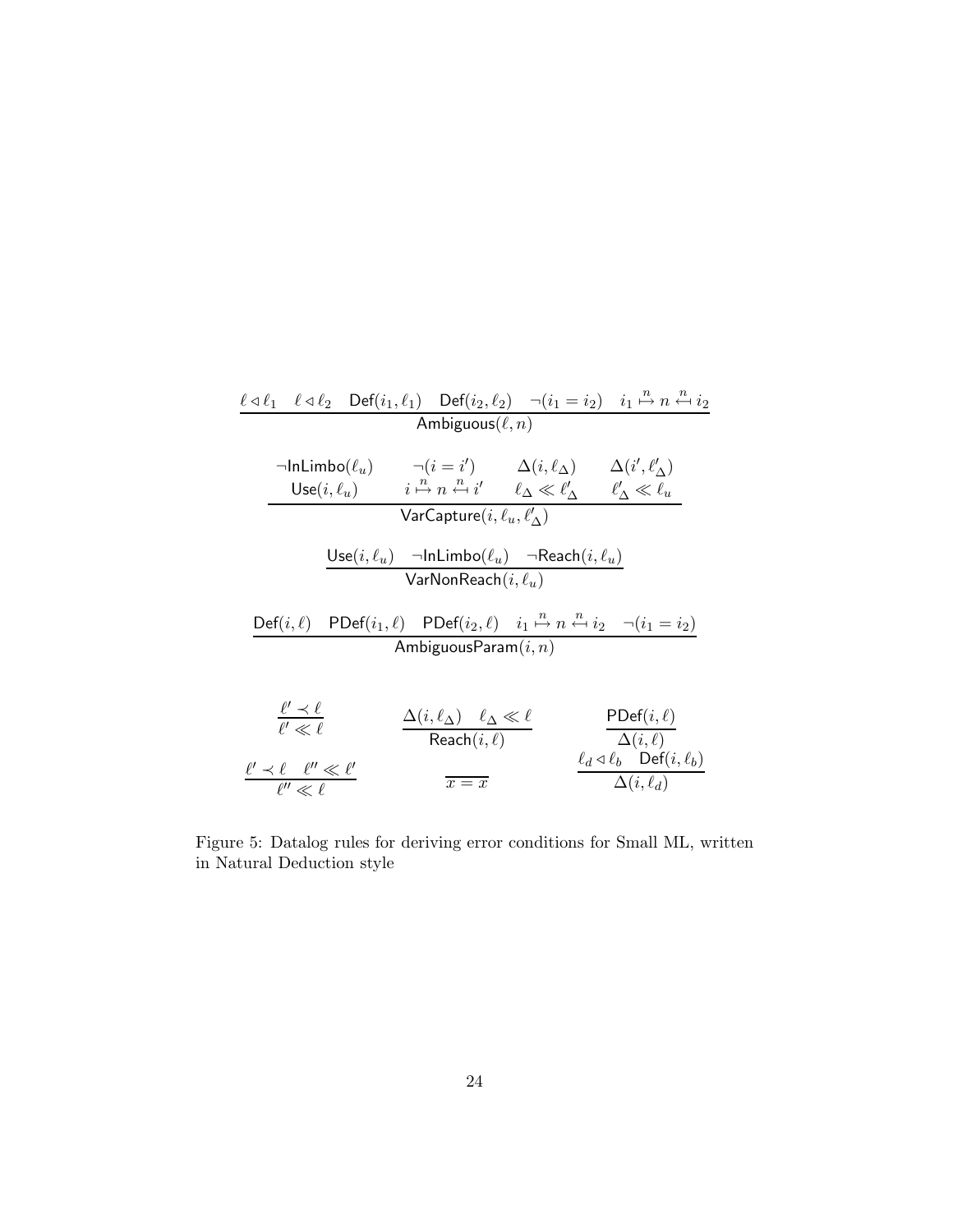name *n* as *i* defined at location  $\ell'_{\Delta}$ , where  $\ell_{\Delta} \ll \ell'_{\Delta} \ll \ell_u$ . Informally, we can think of identifier  $i'$  as intervening when we try to determine the meaning of name n at location  $\ell_u$ – looking up by name, we will find  $i'$ , since it has masked  $i$  in the environment.

- 3. VarNonReach $(i, \ell_u)$  holds iff we use i at location  $\ell_u$ , but cannot actually reach it from there.
- 4. AmbiguousParam $(i, n)$  holds iff identifier i has two distinct parameters,  $i_1$  and  $i_2$ , which share the name n.

#### 5.1.3 Transformations for Small ML

Figure 6 lists a number of transformations for Small ML. These transformations subsume a number of standard refactorings, specifically identifier renaming and definition relocation (Section 6.1). We use the following notation:

$$
t(x_1,\ldots,x_n)=\frac{D}{C}
$$

means that the transformation  $t$  creates all properties listed in  $C$  and deletes all properties listed in D. The user-supplied variables  $x_1, \ldots x_n$  are substituted into C and D.

• rename is the identifier renaming transformation we used previously. This transformation corresponds directly to rename refactorings, except that it has no preconditions. In particular, the program transformation part of *rename* simultaneously renames all defining and using occurrences of the identifier.

This transformation uses two names: the new, user-supplied name  $n'$ , and the old name  $n.$  n is not user-supplied: our Datalog prototype infers all free variables occurring in the deleted properties. Since each identifier has only one name at any given point in time,  $n$  is never ambiguous.

The remaining transformations support the task of relocating definitions, as well as eliminating unnecessary definitions.

•  $elim-def$  eliminates a definition of identifier i from a branch of a definition head  $\ell_h$ ; for example, in **val**  $a = 1$  and  $b = 2$ , a single *elim-def* might eliminate the definition of either a or b.

This rule has a precondition, namely that i is indeed defined at  $\ell_b$  (i.e.,  $\mathsf{Def}(i, \ell_b)$ . We have no special provisions for preconditions but achieve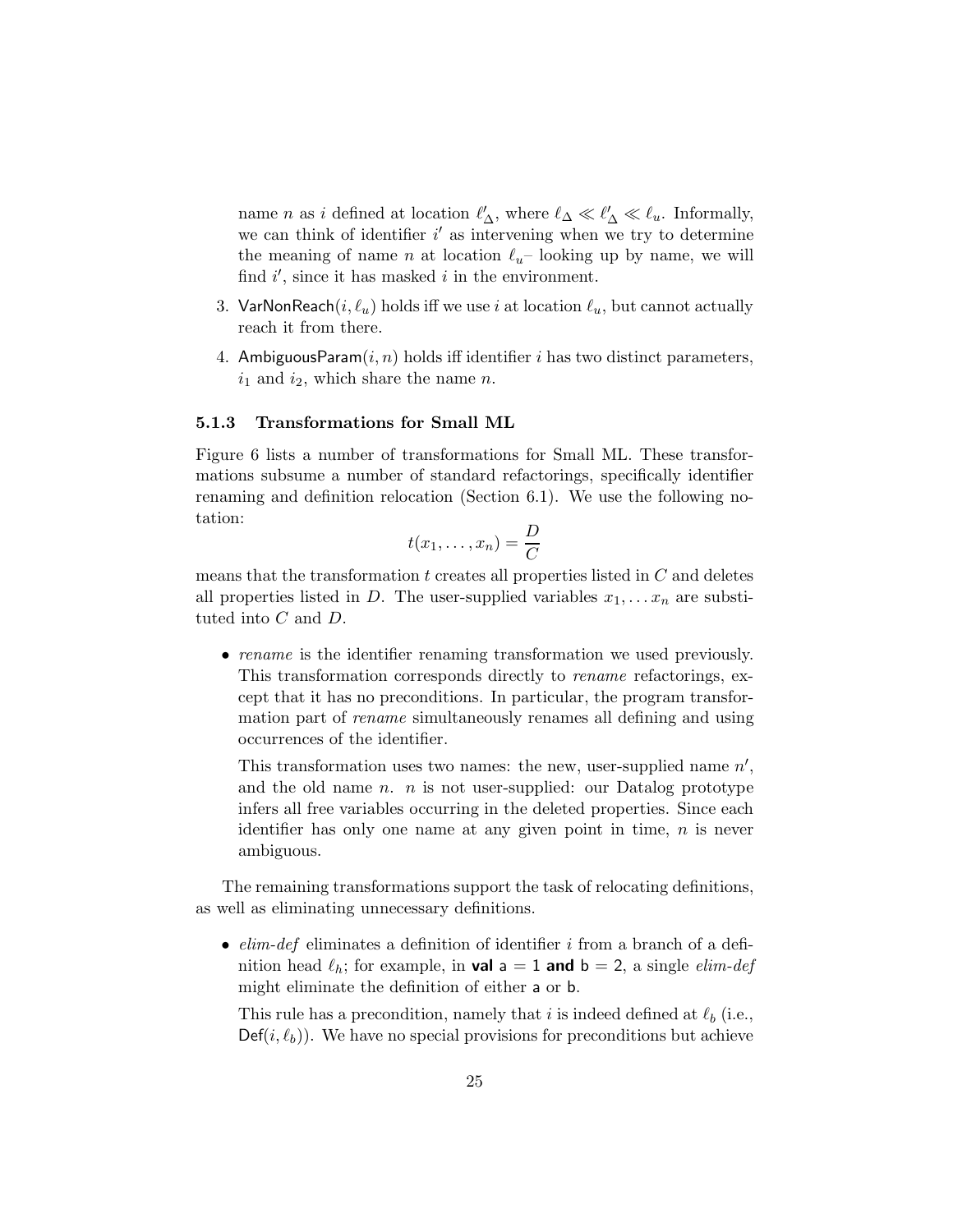the same effect by listing this property among both constructed and deleted facts. Thus, the transformation only applies if  $\mathsf{Def}(i, \ell_b)$  holds, but we retain  $\mathsf{Def}(i, \ell_b)$ .

The model effect of eliminating the definition at  $\ell_b$  from the program is that the  $\langle \triangleleft \rangle$  relation from the definition head to the definition branch is severed, as is the  $\left(\prec\right)$  relation providing the environment for the definition body. This means that the body of the definition cannot access the outer environment, and that the identifier  $i$  is no longer reachable according to the language theory from Figure 5. Note that we do not actually destroy the part of the program model that we just disconnected: all facts about the definition body still exist.

To be able to reconnect location  $\ell_b$  to other parts of the AST later, we tag it as Limbo, which easily distinguishes it from locations still connected to the AST. Limbo serves a second purpose, as we shall see shortly.

• *intro-val* grafts a previously eliminated **val** definition branch  $\ell_b$  (marked as Limbo) onto an arbitrary **val** definition block whose head is  $\ell_h$ . Note the use of ValHead( $\ell_h$ ) to ensure that val definitions are not erroneously added to fun definition blocks.

Together, *elim-def* and *intro-val* allow transforming e.g.

```
let val a = 1in let val b = 2in a + bend end
into
    let val a = 1and b = 2in let in a + bend end
```
- $\bullet$  *intro-fun* is analogous to *intro-val*, except for **fun** definitions.
- *intro-val-hd* introduces a new **val** definition head between two Head locations (value or function definition heads). Recall that intro-val only allowed us to graft a definition branch onto an existing head; this is insufficient for moving a definition head. Taking our example from intro-val, we need to combine elim-def, intro-val and intro-val-hd to transform the program into

```
let val a = 1val b = 2
```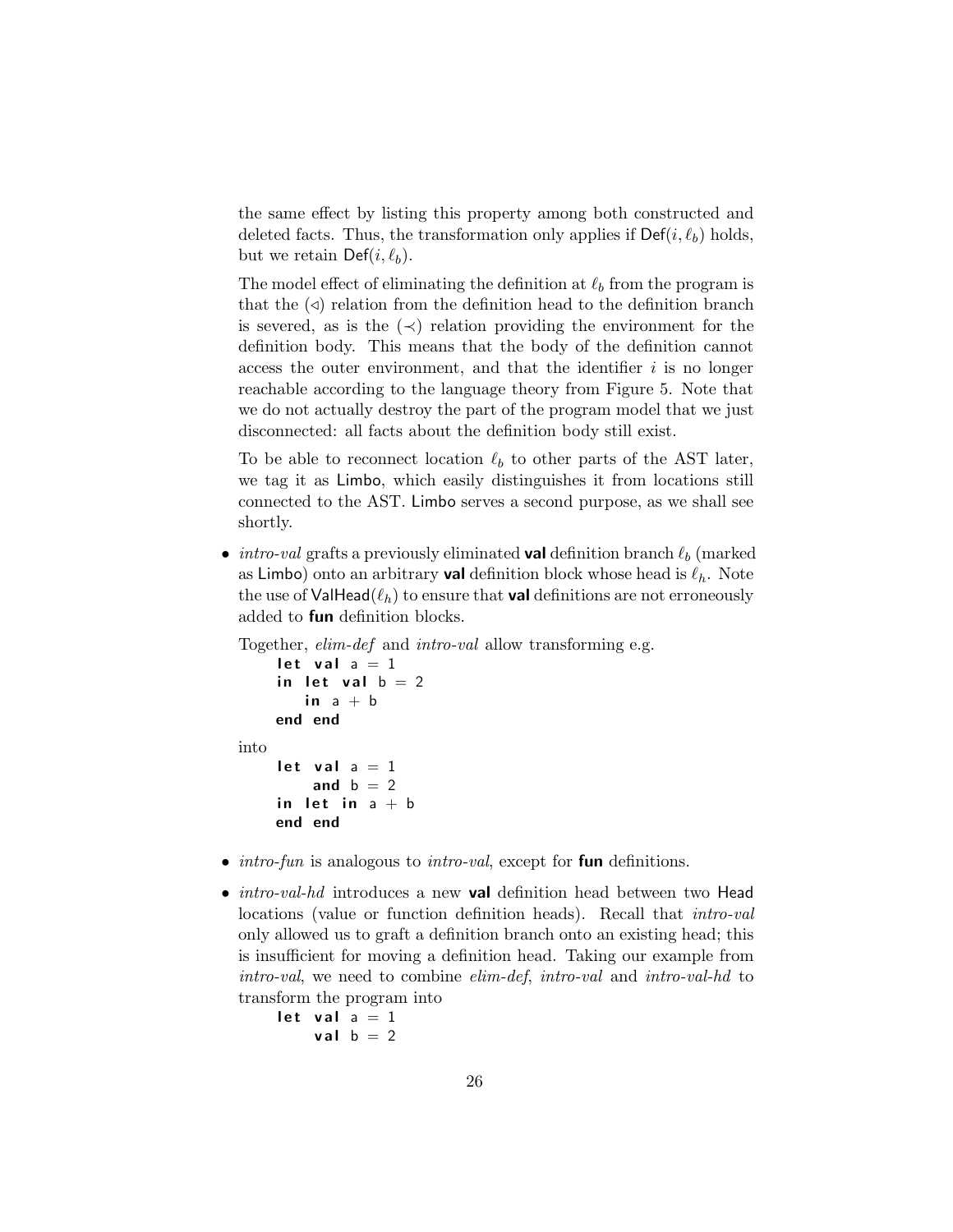$$
\text{rename}(i, n) = \frac{\frac{i}{n} \cdot \frac{n}{n} n}{\frac{n}{n} \cdot n'}
$$
\n
$$
\text{elim-def}(i, \ell_b) = \frac{\text{Def}(i, \ell_b) \quad \ell_h \triangleleft \ell_b \quad \ell_h \triangleleft \ell_b}{\text{Def}(i, \ell_b) \quad \text{Limbo}(\ell_b)}{\text{ValHead}(\ell_h) \quad \ell_s \triangleleft \ell_h}
$$
\n
$$
\text{intro-val}(\ell_b, \ell_h) = \frac{\text{ValHead}(\ell_h) \quad \ell_s \triangleleft \ell_h}{\text{ValHead}(\ell_h) \quad \ell_d \triangleleft \ell_b \quad \ell_s \triangleleft \ell_d}{\ell_s \triangleleft \ell_b}
$$
\n
$$
\text{intro-fun}(\ell_b, \ell_h) = \frac{\text{Fun}(\ell_b) \quad \text{Limbo}(\ell_b) \quad \text{FunHead}(\ell_h)}{\text{FunHead}(\ell_h) \quad \ell_h \triangleleft \ell_b \quad \ell_h \triangleleft \ell_b}
$$
\n
$$
\text{intro-val-hd}(\ell_{\uparrow}) = \frac{\text{Head}(\ell_{\uparrow}) \quad \text{Head}(\ell_{\downarrow}) \quad \ell_{\uparrow} \triangleleft \ell_{\downarrow}}{\text{Head}(\ell') \quad \ell_{\uparrow} \triangleleft \ell_{\downarrow} \quad \text{Head}(\ell_{\uparrow})}
$$
\n
$$
\text{intro-fun-hd}(\ell_{\uparrow}) = \frac{\text{Head}(\ell_{\uparrow}) \quad \text{Head}(\ell_{\downarrow}) \quad \ell_{\uparrow} \triangleleft \ell_{\downarrow}}{\text{Head}(\ell_{\uparrow}) \quad \ell_{\uparrow} \triangleleft \ell_{\downarrow} \quad \text{Head}(\ell_{\uparrow})}
$$
\n
$$
\text{FunHead}(\ell') \quad \ell_{\uparrow} \triangleleft \ell_{\downarrow} \quad \text{Head}(\ell_{\uparrow})
$$
\n
$$
\text{FunHead}(\ell') \quad \ell_{\uparrow} \triangleleft \ell_{\downarrow} \quad \text{Head}(\ell_{\uparrow})
$$

Figure 6: Transformations for Small ML

$$
\begin{array}{ll}\n\text{in let in } a + b \\
\text{end end}\n\end{array}
$$

where the definition of **b** now has its own (fresh) definition head. *intro*val-hd lists an unbound variable  $\ell'$  in its list of created facts: our Datalog system interprets such variables as fresh objects. This  $\ell'$  is now precisely our new definition head.

• *intro-fun-hd* is the analogue of *intro-val*, exception for function definition heads.

The above definitions may lead to spurious error messages when definitions are deleted. As an example, consider the deletion of an unused definition **val**  $a = b$ . Since a is unused, its absence will not cause any inconsistencies. However, looking at our inconsistency inference rules, we notice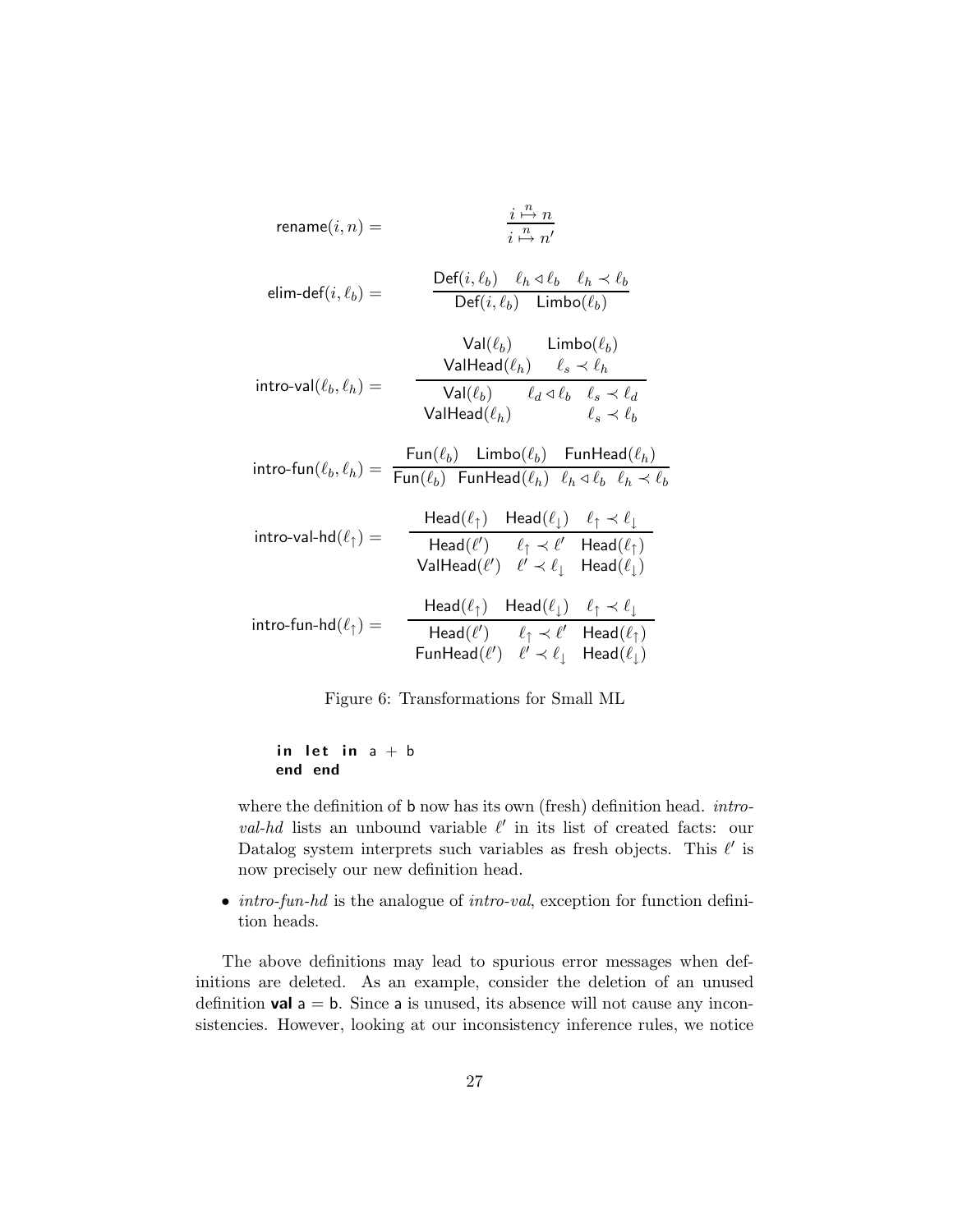that the use of b will cause a VarNonReach inconsistency: the use of the identifier of b remains part of the program model, even though we have presumably disconnected the concrete occurrence of **b** from the program. This runs contrary to intuition (and to our practical needs) which suggest that locations in limbo should not cause inconsistencies.

We address this problem by suppressing errors that arise in locations that are "in limbo" (as shown in Figure 5); the language theory rules for InLimbo are simply

$$
\frac{\mathsf{Limbo}(\ell)}{\mathsf{InLimbo}(\ell)} \qquad \frac{\mathsf{Limbo}(\ell') \quad \ell' \ll \ell}{\mathsf{InLimbo}(\ell)}
$$

Thus, any location that has an ancestor in limbo is also considered in limbo, and name captures and unreachable identifier uses for such locations are suppressed.

## 5.2 Modelling Standard ML

In addition to the transformations we discussed for Small ML, our prototypes include the behaviour-changing extension listed in Section 4.2.1, by providing transformations to explicitly accept the elimination and renaming of previously exported identifiers from the toplevel and from structures, as well as a transformation to explicitly accept the introduction of a new identifier.

Our prototypes further add type aliases, and allow substituting type identifiers by aliases.

Our prototype implementations handle most of Standard ML; the aspects of SML it is missing are abstypes, signatures, functors, fixity declarations, and side effects in val bindings.

## 5.3 Soundness

Our implementation is not (yet) sound for all of Standard ML, since some of the transformations do not properly model side effects. To the best of our knowledge, this is a limitation we share with all existing refactoring systems for impure languages. We expect to add support for side effects by introducing a conservative effect analysis into our program model and allowing behaviour-evolving transformations (Section 4.2.1) to allow users to override the conservative results from this analysis.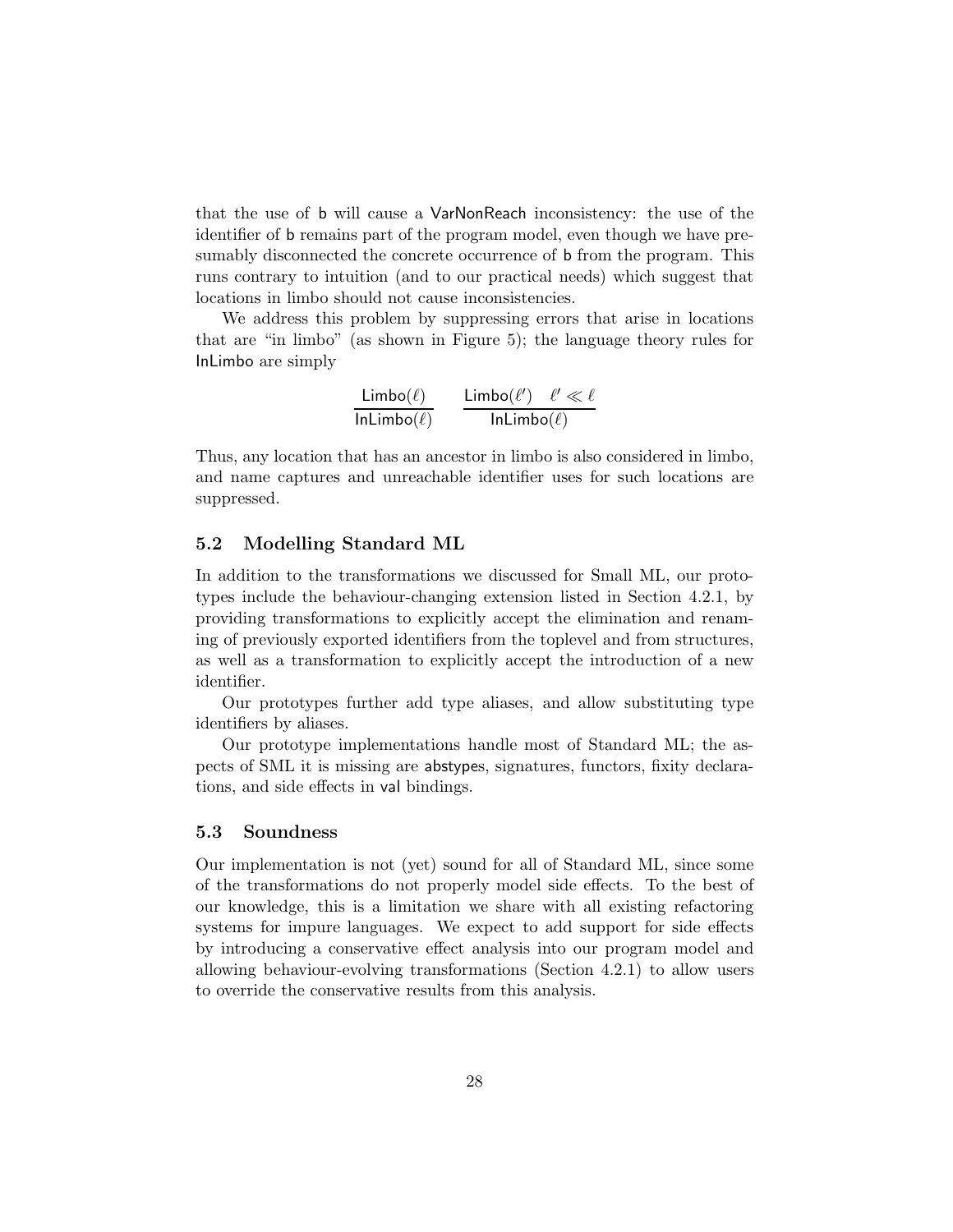# 6 Evaluation of our Prototype

We evaluated our prototype implementations in two ways: first, by comparing the transformations they support to those listed in a standard catalogue of refactorings (Section 6.1), and secondly by experimenting with the planner, to generate recovery plans (Section 6.2). The first evaluation is identical for both prototypes. The second varies considerably; we only report numbers for our ad-hoc implementation, since the runtime performance of our Datalog prototype renders it impractical.

## 6.1 Supported refactorings

Presently, Thompson and Reinke's Catalogue of Functional Refactorings [17] is the only such catalogue for functional languages. Thompson and Reinke list 22 refactorings, all of which have duals. However, the first refactoring, Renaming, is identical to its dual; thus, they list a total of 43 refactorings. Of these, six are not applicable to SML (Refactoring #11 due to the lack of rank-2 polymorphism, Refactoring #14 due to the lack of a set comprehension mechanisms, and #18 due to the lack of syntactic sugar for Monads). We implemented the transformations listed in Figure 6, transformations for new type aliases and substituting type identifiers by aliased type identifiers, and transformations to accept externally visible change. With these transformations, we found that our system subsumed the following seven refactorings from Thompson and Reinke's catalogue:

- Renaming  $(\#1)$  is covered by the rename transformation.
- Lifting and Demoting (both  $#2$ ) break down into elim-def and introval or intro-fun transformations, optionally including intro-val-hd and intro-fun-hd.
- Naming a Type  $(\#3 \text{ and dual})$ , which adds/removes a type definition and replaces type name occurrences by occurrences of definitionally equivalent type names. Our system provides two transformations add-type-alias and substitute-alias transformations which subsume this refactoring.
- Migrate Functionality (#10 and dual), which (in SML) moves definitions into or out of structures, is similar to Lifting or Demoting, except that the target locations are in opened structures.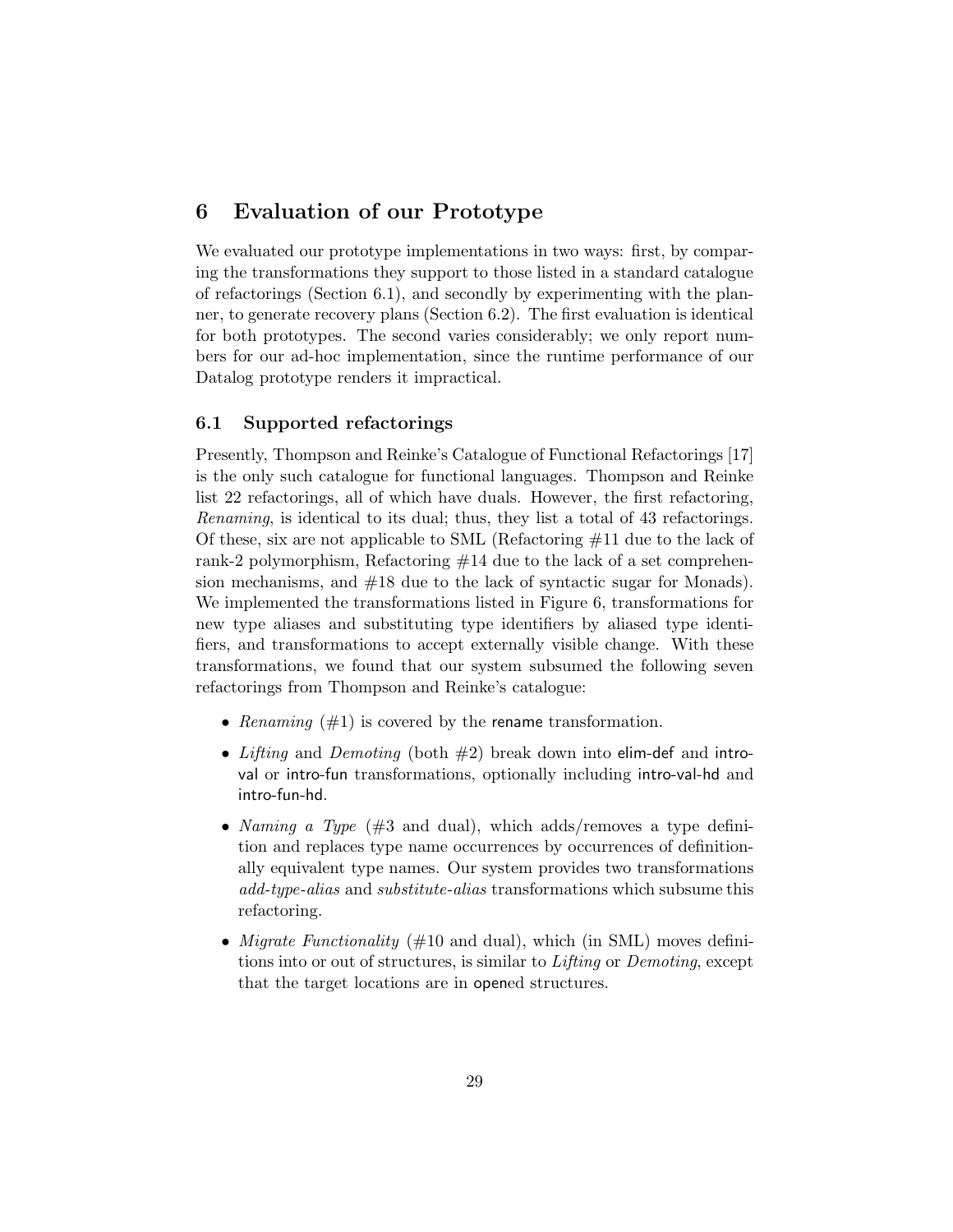| Program | Init (best) | Inconsistency (best) |
|---------|-------------|----------------------|
| sample  | $42\mu s$   | $22\mu s$            |
| life    | $182\mu s$  | $59\mu s$            |
| rav     | $571\mu s$  | $112\mu s$           |

Figure 7: Performance of program metamorphosis. "Init" refers to the time needed to abstract the desired program model from ground facts. "Inconsistency" is worst-case (whole-program) inconsistency inference. "Update" is the average time needed to recompute inconsistencies after a transformation.

## 6.2 Initial Results

We evaluated our implementation by applying it to three programs, the fourline sample program we used as an example in Section 3, and two programs from the  $MLton<sup>1</sup>$  benchmark suite: "life", a game of life implementation (157 loc), and "ray", a ray tracer (459 loc). We did not run on larger programs due to an unresolved implementation bug in our frontend that yielded incomplete initial program models. For our tests, we resolved this limitation by manually adding the missing information.

Figure 7 summarises our results. We ran our implementation (compiled by the MLton whole-program optimising compiler, revision 20070826), on a 2.16 GHz Core2Duo machine. For our performance results, we reported the best number out of 100 runs.

As we see, the time for initialising the desired program model and for inferring inconsistencies is insignificant for the programs we considered and appears to scale roughly linearly with program size. We therefore expect program metamorphosis to be practical even for very large programs.

#### 6.3 Experiences with Recovery Plan Search

In our experiments, we found the inconsistencies reported by our system to be easy to trace, allowing us to quickly restore programs to validity. For larger programs and for novice users, automatic support might be helpful. Since program metamorphosis gives rise to a notion of automatic recovery planning, i.e., searching for sequences of transformations that restore programs to validity, we added such search facilities to our prototypes.

We implemented two planners: one "intelligent" planner with search heuristics, for our Datalog system, and one "dumb" planner, performing

 $<sup>1</sup>$ http://mlton.org</sup>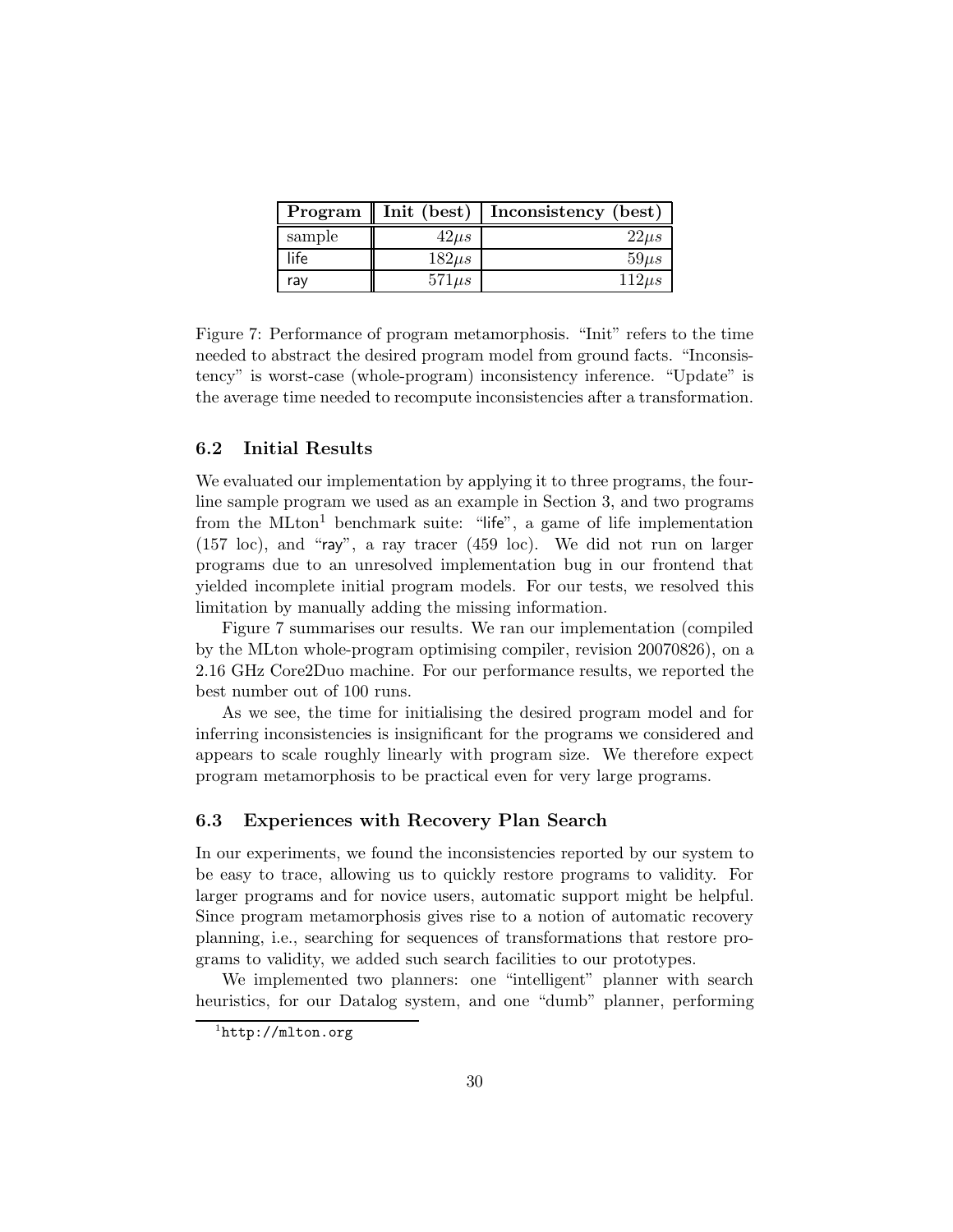greedy search, for our ad-hoc system. While both systems are currently not sufficiently efficient for practical use, they report promising results: for our earlier example (Section 3), they find numerous useful plans, including

- Undo the renaming of "num" to "result"
- Rename the original "result" to a fresh name
- Relocate the definition of the former "num" (now "result") into the same **val** definition as " $x$ " (so that the body of the definition of " $x$ " cannot see this definition)
- Relocate the definition of "x" into the block in which the former "num" is defined, for the same effect.

Our Datalog planner suffers mostly from slow inconsistency inference. Our ad-hoc planner eliminates this problem, but does not effectively prune the search space. We expect that combining the efficient search space pruning of our Datalog system with the fast evaluation times of our ad-hoc planner will yield a planner that is practical at least for small and medium-sized programs.

# 7 Discussion

We have presented program metamorphosis as an alternative to traditional machine-supported refactoring. In the following, we compare our approach and traditional refactoring in several additional respects: the user interface (Section 7.1), scalability, (Section 7.2), and language specificity (Section 7.3).

## 7.1 User interface

Since program metamorphosis normally operates on an abstracted representation of the program under metamorphosis, it must not allow free-form editing while metamorphosis is in progress. Thus, editors with program metamorphosis support must be bimodal; for example, our prototype implementation utilises two different EMACS major modes to achieve this effect. Users first switch into "program metamorphosis mode" before applying transformations, and switch back once they are done. During metamorphosis, the editor must visualise inconsistencies.

Traditional refactoring does not require modality. However, practical refactoring tools (such as used in Eclipse) often already include a preview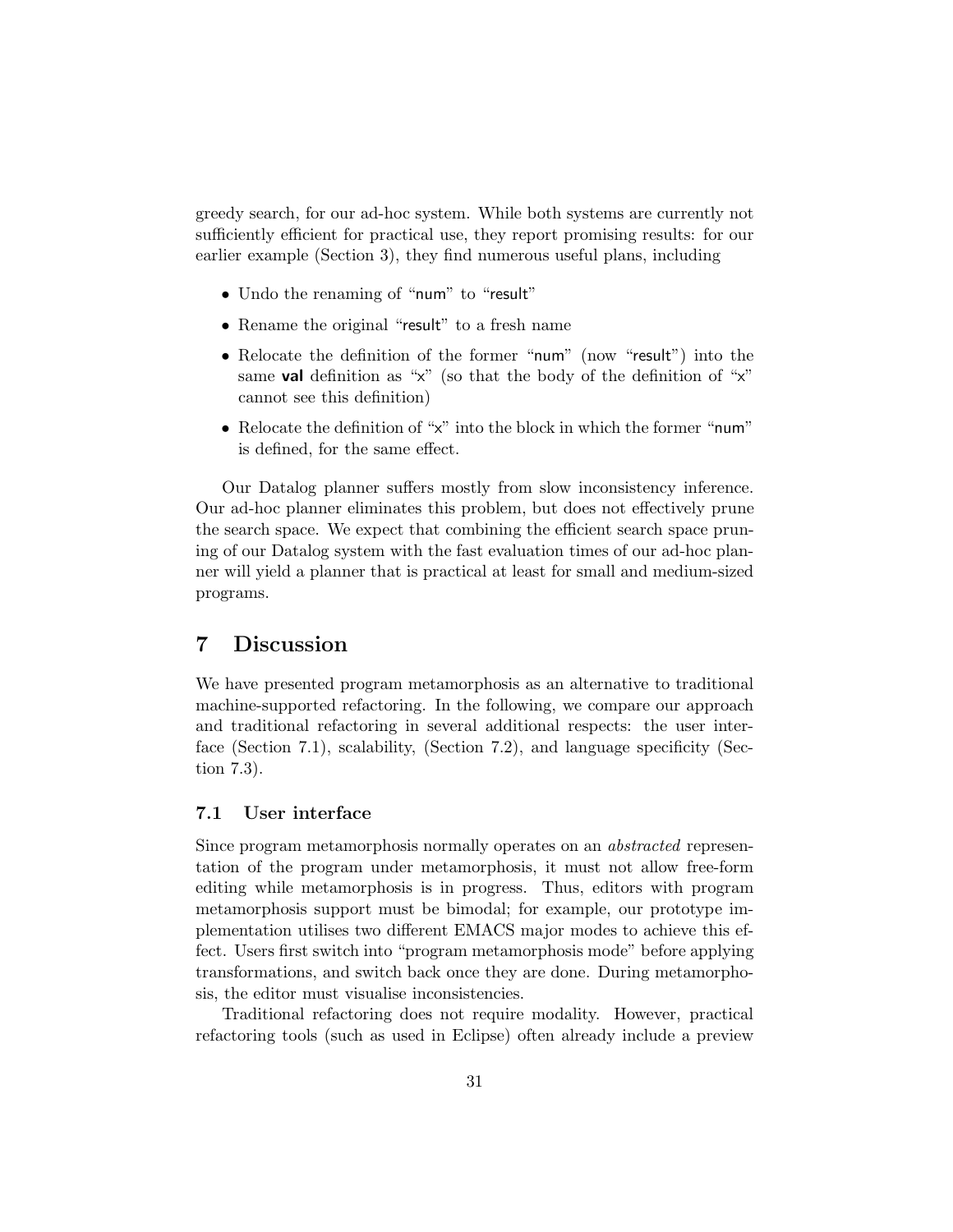mechanism and other complex UI elements, many of which can be avoided since program metamorphosis requires no previewing and can employ more fine-grained transformations.

## 7.2 Scalability

Program metamorphosis requires both a current and a desired program model. Thus, program metamorphosis must, in theory, represent up to twice as much data as a traditional refactoring system.

While we cannot rule out the existence of practical cases in which program metamorphosis indeed suffers from this overhead, our experiences indicate that this discrepancy is often less severe:

- Oftentimes, the desired program model needs only an abstraction of the full program model. For example, in our prototype the desired program model only consists of the set of currently used identifiers, at each program location, and the set of exported identifiers plus expected names, at each module definition and at the toplevel.
- Existing refactoring systems often also represent such abstractions, to facilitate operations not related to refactorings (such as jumping to the definition of a selected identifier).
- Computing the precondition of a refactoring necessarily includes overhead of its own. In general, preconditions may need to simulate a full program transformation: then, their overhead is no less than ours.

## 7.3 Language Specificity

Refactoring has been applied to object-oriented [15], functional [9], and logic programming languages [14]. By contrast, we have only discussed program metamorphosis in Standard ML. To illustrate that our approach is not specific to any particular language paradigm, we have also begun implementing a program metamorphosis system for Java, using an ad-hoc implementation approach (Section 4.3) and exploiting the RECODER library<sup>2</sup>. This system is not yet complete, but our current observations indicate that at least structural and nominal transformations in Java are no harder than in functional languages; for example, inherited properties in Java behave very similarly to opened structures in SML.

<sup>2</sup>http://recoder.sourceforge.net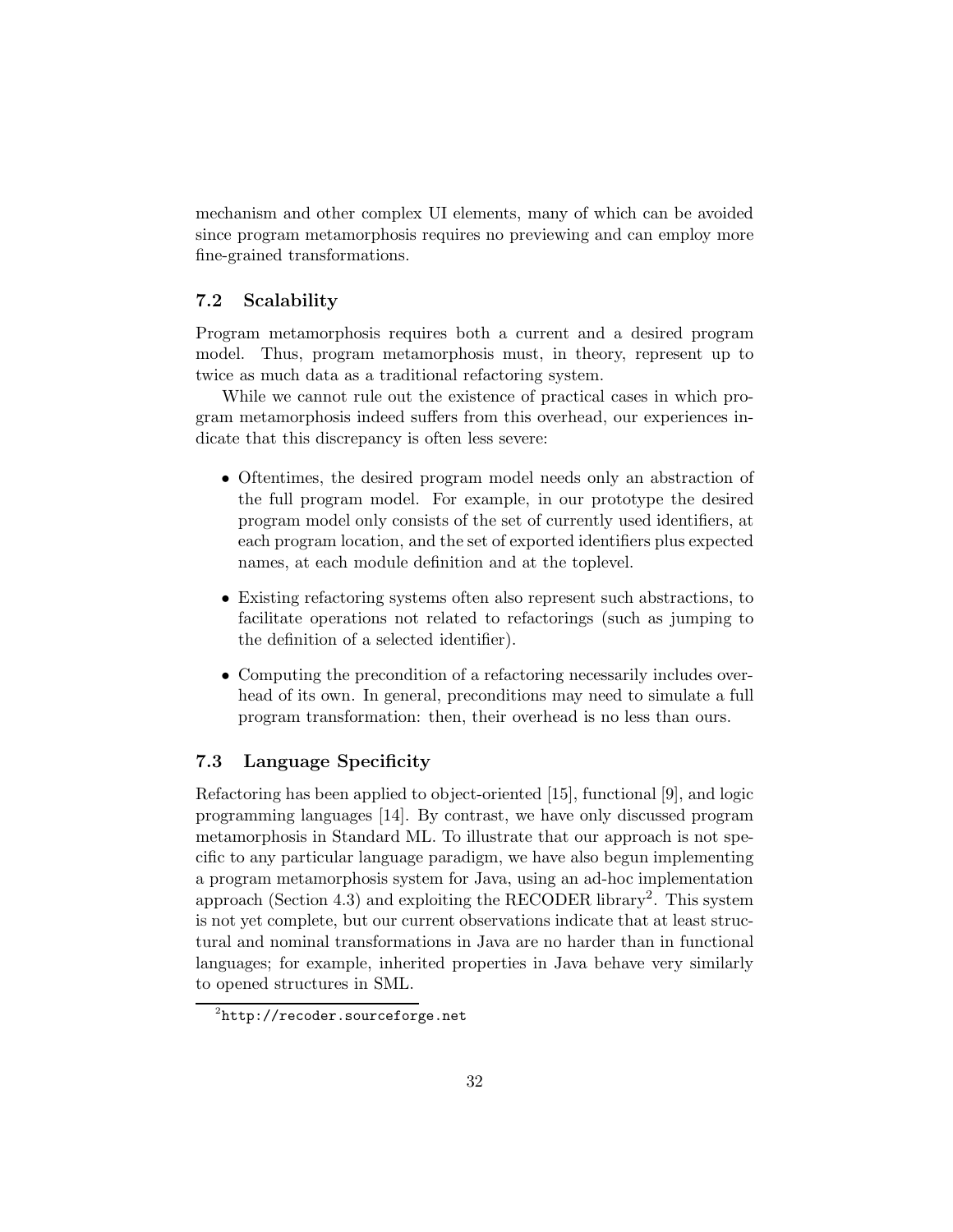# 8 Related Work

There is a large body of related work on refactoring (cf. [11] for a survey), including many implementations, such as HaRe [9] and Eclipse [15]. The observation that more information than immediately visible to the eye is needed to perform correct transformations was already employed by Griswold [7], who used Program Dependence Graphs [5] for this purpose. These systems consider refactorings to be individual macroscopic transformations. Some other program transformation approaches [2, 19] look specifically for atomic transformations, but remain entirely semantics-preserving.

Composing transformations to achieve a certain goal is the central theme of AI Planning (cf. [13] for a high-level overview). The composition of refactorings in particular has also been considered [8], but only for traditional approaches to refactoring, without allowing intermediate invalidation of correctness properties.

# 9 Conclusion

We have presented a novel approach to program refactoring that defers correctness checks until after a transformation sequence of arbitrary length. Our approach permits such sequences to be constructed interactively, maximising user control. Simultaneously, our approach permits judicious behaviour evolution. Since the scope of our approach is greater than that of refactoring, we distinguish it from the latter by referring to ours as program metamorphosis.

We refined program metamorphosis it into *stateful program metamor*phosis, which retains prior program state to speed up correctness checks. Our experimental results suggest that stateful program metamorphosis is practical, can be implemented efficiently, and constitutes a viable extension over traditional refactoring.

# Acknowledgements

The authors are indebted to Daniel von Dincklage, Devin Coughlin, William Griswold, Jeremy Siek, Philipp Wetzler, and the anonymous POPL and ICFP referees for their valuable feedback on this work.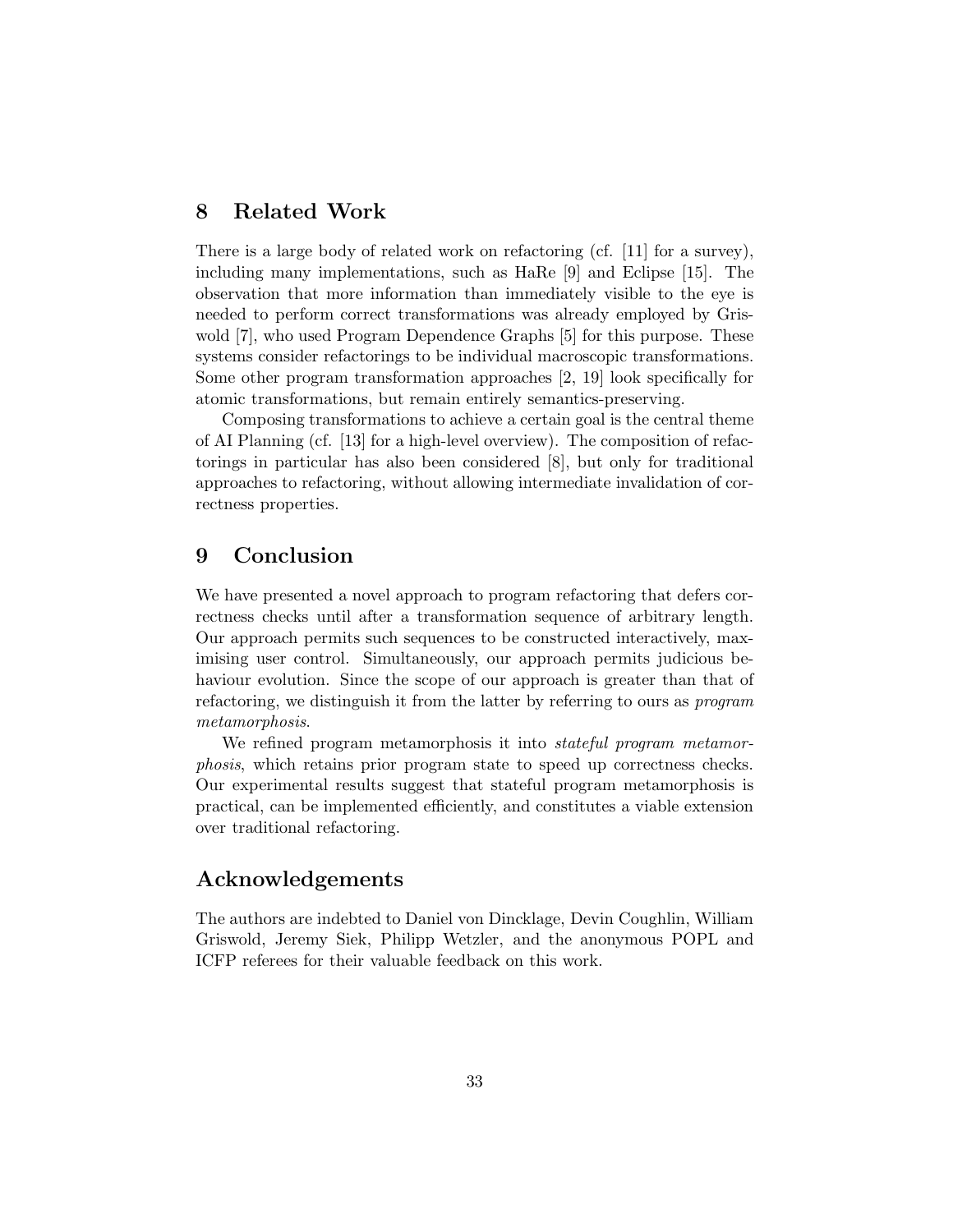# References

- [1] Andrew W. Appel and David B. MacQueen. A Standard ML Compiler. In Proc. of the Conf. on Functional Prog. Lang. and Comp. Arch., volume 274, pages 301–324, Portland, OR, 1987. Springer, Berlin.
- [2] Jacques J. Arsac. Syntactic source to source transforms and program manipulation. Commun. ACM, 22(1):43–54, 1979.
- [3] Kent Beck. eXtreme Programming eXplained, Embrace Change. Addison Wesley, 2000.
- [4] Dominique Clément, Thierry Despeyroux, Gilles Kahn, and Joëlle Despeyroux. A simple applicative language: mini-ML. In Proc. of the 1986 ACM conf. on LISP and Functional Prog., New York, NY.
- [5] Jeanne Ferrante, Karl J. Ottenstein, and Joe D. Warren. The program dependence graph and its use in optimization. ACM Trans. Program. Lang. Syst., 9(3):319–349, 1987.
- [6] Martin Fowler, Kent Beck, John Brant, William Opdyke, and Don Roberts. Refactoring: Improving the Design of Existing Code. Addison-Wesley, 1999.
- [7] W. G. Griswold and D. Notkin. Program Restructuring as an Aid to Software Maintenance. Technical report, Univ. of Wash., 1990.
- [8] Günter Kniesel and Helge Koch. Static composition of refactorings. Sci. Comput. Program., 52(1-3):9–51, 2004.
- [9] Huiqing Li, Claus Reinke, and Simon Thompson. Tool Support for Refactoring Functional Programs. In J. Jeuring, editor, ACM Sigplan Haskell Workshop, pages 27–38, 2003.
- [10] Tom Mens, Serge Demeyer, and Dirk Janssens. Formalising Behaviour Preserving Program Transformations. In  $ICGT$  '02: Proceedings of the First International Conference on Graph Transformation, pages 286–301, London, UK, 2002. Springer-Verlag.
- [11] Tom Mens and Tom Tourwe. A survey of software refactoring. IEEE Trans. Softw. Eng., 30(2):126–139, 2004.
- [12] Robin Milner, Mads Tofte, Robert Harper, and David MacQueen. The Definition of Standard ML – Revised. MIT Press, Cambridge, MA.
- [13] Stuart Russell and Peter Norvig. Artificial Intelligence: A Modern Approach. Prentice-Hall, Englewood Cliffs, NJ, 2nd edition, 2003.
- [14] T. Schrijvers, A. Serebrenik, and B. Demoen. Refactoring prolog programs, 2001.